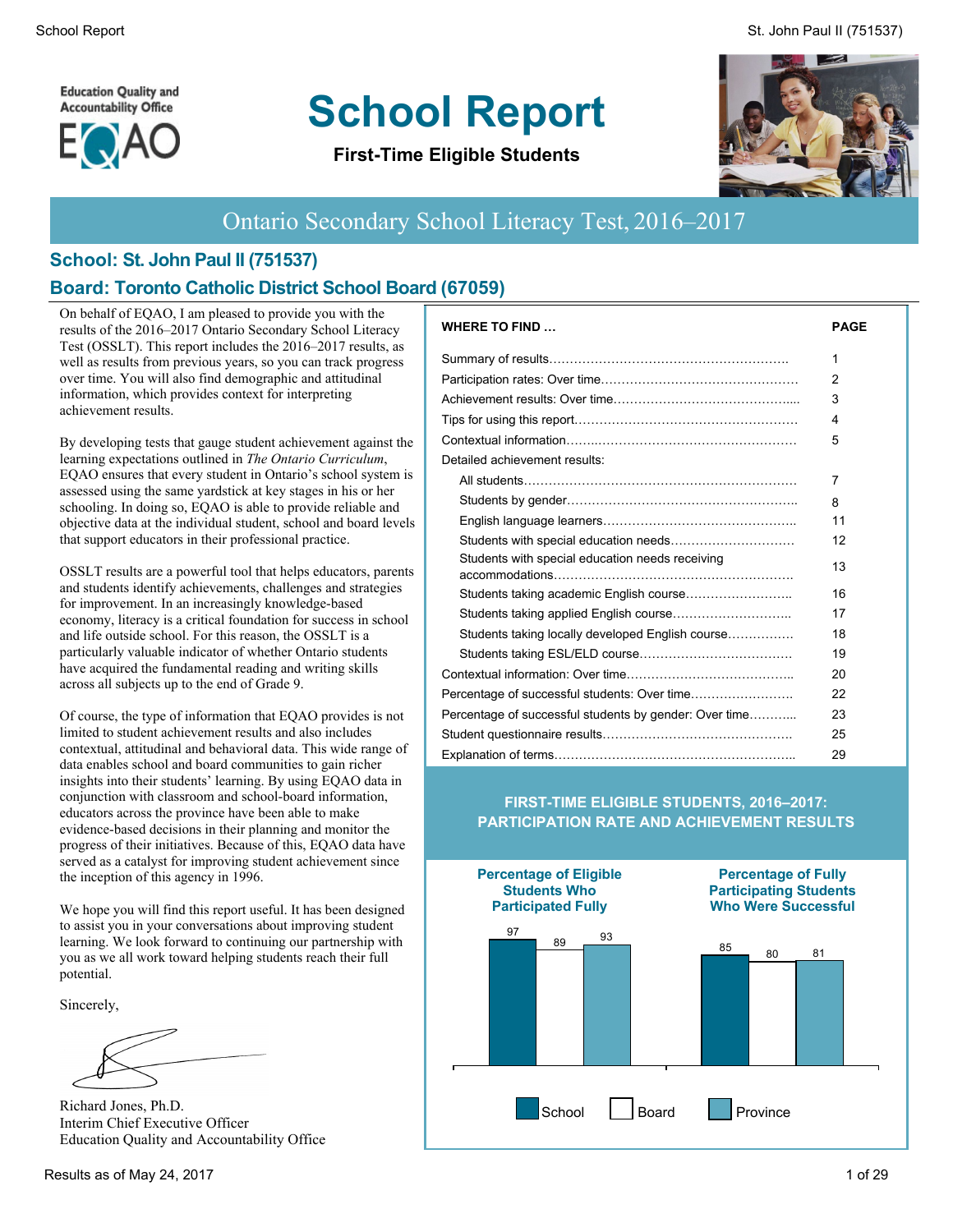

\* Percentages in graphs may not add up to 100, due to rounding.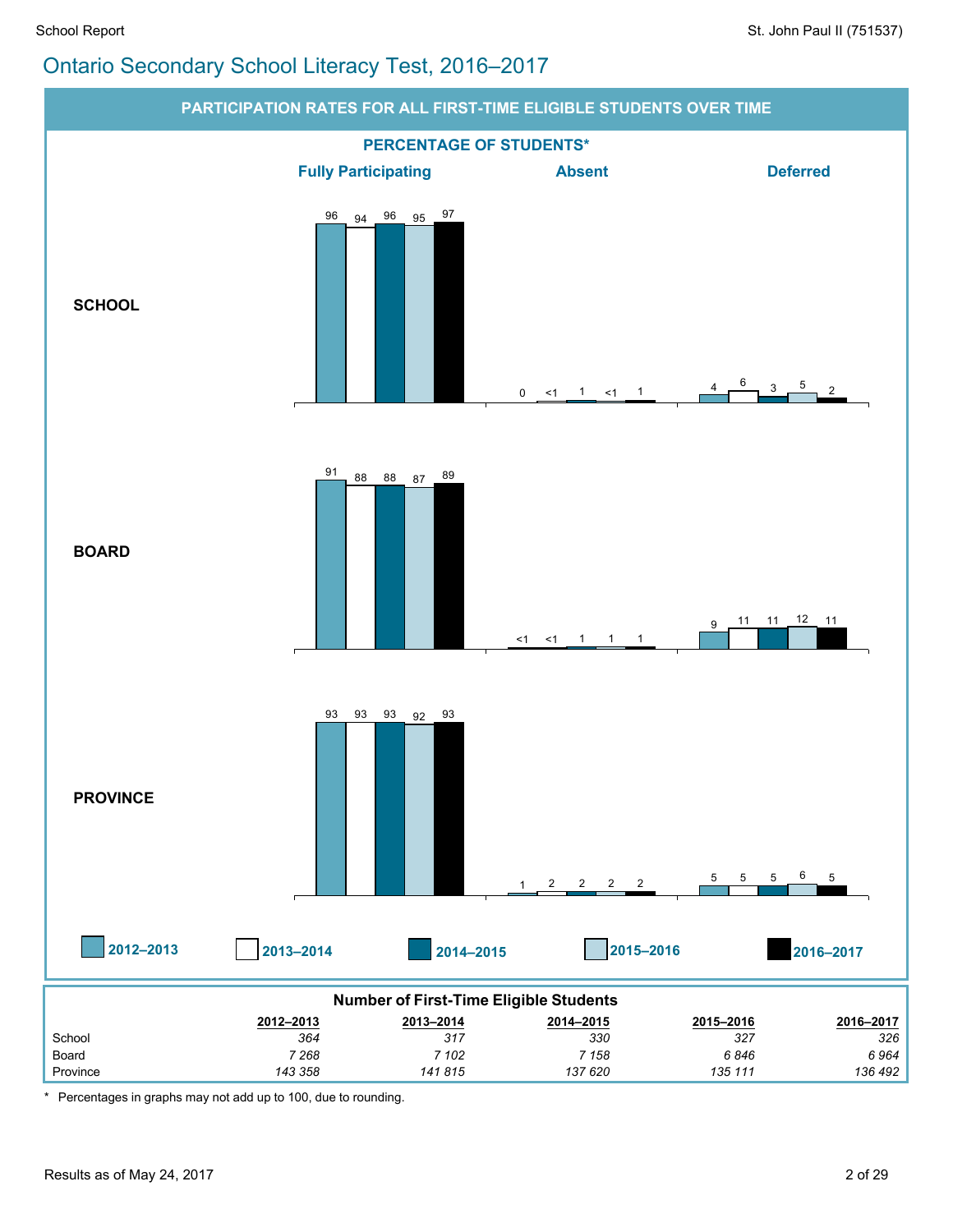

\* Percentages in graphs may not add up to 100, due to rounding.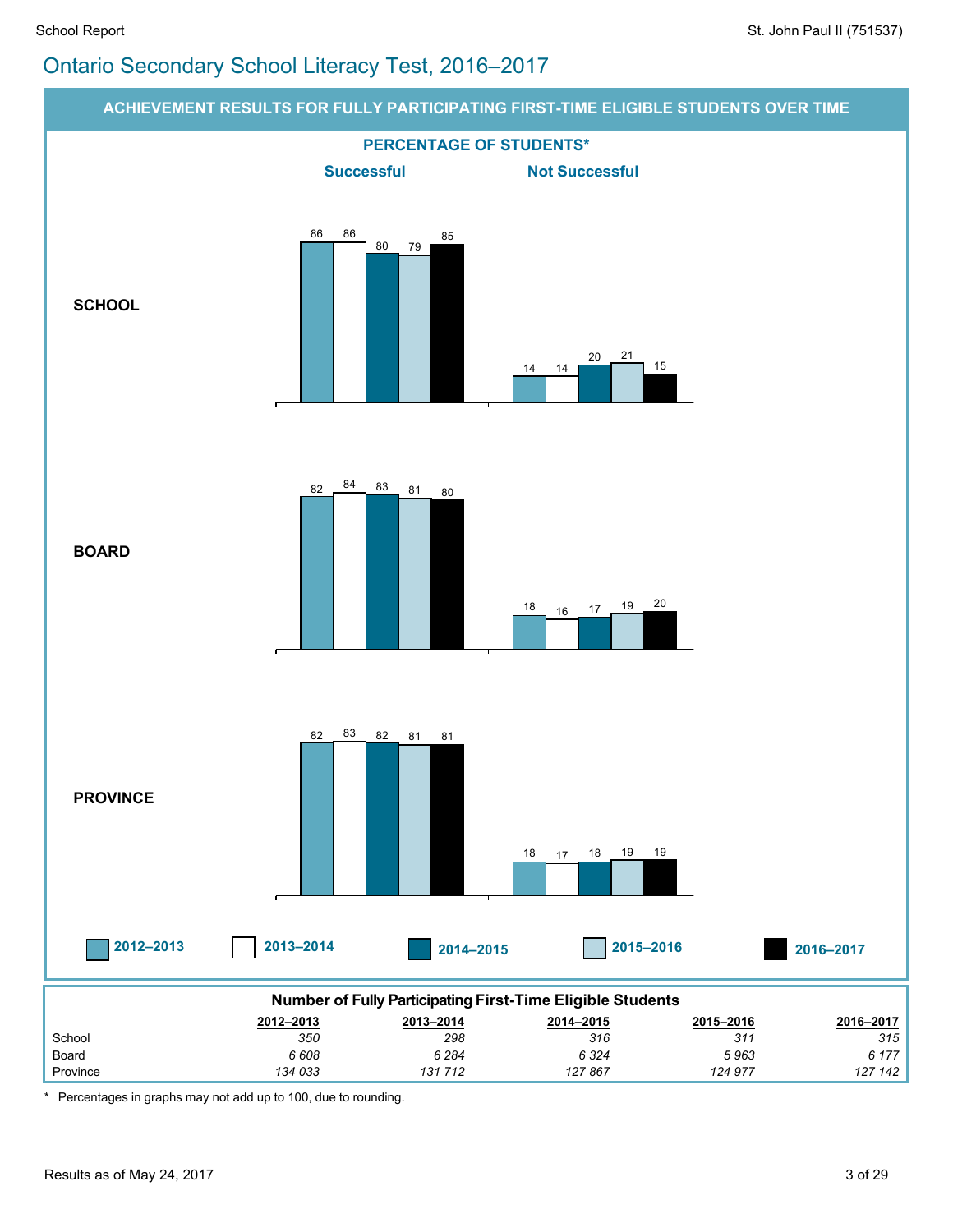#### **TIPS**

Each school is unique. To appreciate the distinctive character of a school, look at the contextual information to understand the features and characteristics of the community it serves.

 $\alpha$ 

This test captures the performance of students at one point in time each year. Consider the results along with other information about students' performance.

 $CZ$ 

Exercise caution when interpreting results for small schools. Results may vary considerably from year to year, and differences may look exaggerated. For example, in a group of 30 students, a difference of 10% represents only three students.

#### $\overline{\mathcal{C}}$

Trends may be difficult to identify or to interpret. This is especially true in small schools or in schools where there is a high turnover in the student population.

#### $C<sub>3</sub>$

EQAO values students' privacy. Results are not reported publicly for schools where fewer than 10 students participated because it might be possible to identify individual students.

#### **WHAT IS IN THIS REPORT?**

This report shows how well students at this school have met the minimum standard for literacy to the end of Grade 9 as set out in *The Ontario Curriculum.*

#### **This report includes**

- $\bullet$  results for this school compared to the board and province;
- $\bullet$  a comparison of results of the current and previous administrations to aid in monitoring improvement; and
- $\bullet$  information about the characteristics of the students who participated.

#### **Specifically, you will find**

- summary graphs showing participation and success rates;
- detailed tables and graphs showing results for various groups of students, e.g., by gender, English language learners;
- $\bullet$  student questionnaire results; and
- $\bullet$  an explanation of all terms used in this report.

#### **HOW TO USE THIS REPORT**

- Examine the contextual information to understand the similarities and differences among this school, the board and the province. Consider the challenges that any differences might present.
- $\leftarrow$  Examine the school results.
	- Are these results consistent with what you would expect?
	- How do these results compare to board results or to the provincial results?
	- How do these results compare over time?
	- What influence might students' attitudes have on student performance (refer to the questionnaire results)?
- Speak to the school principal or the school council chair about the goals for improving student performance.

The Education Quality and Accountability Office is an independent agency that gathers information about student achievement through province-wide assessments.

Learn more about us at [www.eqao.com.](http://www.eqao.com/)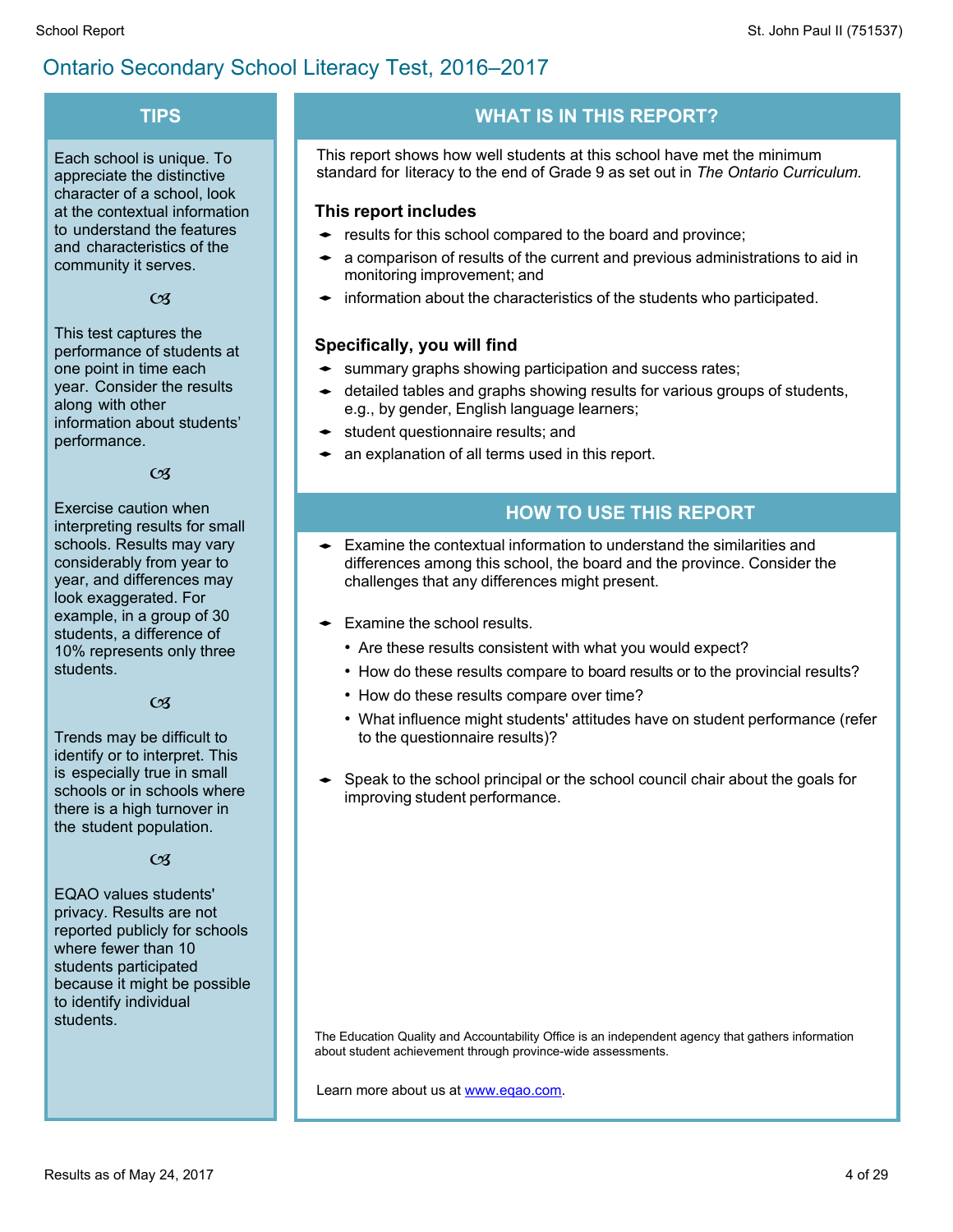#### Contextual Information

This information provides a context for interpreting the school's results.

|                                                                                        | School        |                | <b>Board</b>  |                | <b>Province</b> |                |
|----------------------------------------------------------------------------------------|---------------|----------------|---------------|----------------|-----------------|----------------|
| <b>Enrolment</b>                                                                       |               |                |               |                |                 |                |
| Number of first-time eligible students                                                 |               | 326            |               | 6964           |                 | 136 492        |
| Number of schools with first-time eligible students                                    |               | n/a            |               | 36             |                 | 785            |
| Number of students who were exempted                                                   |               | $\overline{c}$ |               | 39             |                 | 1 252          |
|                                                                                        | <b>Number</b> | Percent        | <b>Number</b> | <b>Percent</b> | <b>Number</b>   | <b>Percent</b> |
| <b>Participation in the Test</b>                                                       |               |                |               |                |                 |                |
| Of all first-time eligible students, those who participated fully in the assessment    | 315           | 97%            | 6 177         | 89%            | 127 142         | 93%            |
| Of all first-time eligible students, those who were absent                             | 3             | 1%             | 43            | 1%             | 2 2 9 7         | 2%             |
| Of all first-time eligible students, those who were deferred                           | 8             | 2%             | 744           | 11%            | 7053            | 5%             |
| Gender <sup>†</sup> Based on number of first-time eligible students                    |               |                |               |                |                 |                |
| Female                                                                                 | 157           | 48%            | 3486          | 50%            | 66832           | 49%            |
| Male                                                                                   | 169           | 52%            | 3478          | 50%            | 69 659          | 51%            |
| Gender not specified                                                                   | 0             | 0%             | 0             | 0%             | $\mathcal I$    | $1\%$          |
| Student Status <sup>†</sup> Based on number of first-time eligible students            |               |                |               |                |                 |                |
| English language learners*                                                             | 10            | 3%             | 1077          | 15%            | 9580            | 7%             |
| English language learners receiving special provisions**                               | 0             | 0%             | 672           | 11%            | 5713            | 4%             |
| Students with special education needs (excluding gifted)*                              | 48            | 15%            | 1 2 2 1       | 18%            | 26 311          | 19%            |
| Students with special education needs receiving accommodations (excluding<br>gifted)** | 38            | 12%            | 926           | 15%            | 20 462          | 16%            |
| Course Type in English <sup>†</sup> Based on number of first-time eligible students    |               |                |               |                |                 |                |
| Academic                                                                               | 265           | 81%            | 4865          | 70%            | 100 950         | 74%            |
| Applied                                                                                | 49            | 15%            | 1496          | 21%            | 27 006          | 20%            |
| Locally developed                                                                      | 9             | 3%             | 128           | 2%             | 3958            | 3%             |
| <b>ESL/ELD</b>                                                                         | 3             | 1%             | 393           | 6%             | 3048            | 2%             |
| Other                                                                                  | 0             | 0%             | 82            | 1%             | 1527            | $1\%$          |
| Language <sup>††</sup> Based on Student Questionnaire data<br>Number of Respondents:   | 313           |                | 6047          |                | 119 666         |                |
| First language learned at home was other than English                                  | 91            | 29%            | 2045          | 34%            | 27 108          | 23%            |
| Speak only or mostly English at home                                                   | 189           | 60%            | 3483          | 58%            | 86 143          | 72%            |
| Speak another language (or other languages) as often as English at home                | 93            | 30%            | 1741          | 29%            | 23 4 15         | 20%            |
| Speak only or mostly another language (or other languages) at home                     | 23            | 7%             | 730           | 12%            | 8 2 9 8         | 7%             |
|                                                                                        |               |                |               |                |                 |                |

† Contextual data are provided by schools and/or boards through the Student Data Collection process. Some data may be missing because they were not provided by schools or boards.

See Explanation of Terms.

\*\* Counts and percentages are based on students who participated in the March administration, which offered all permitted special provisions and accommodations. These data were collected through EQAO's Student Data Collection system.

†† Contextual data pertaining to "language" are gathered from the Student Questionnaire completed by students. Some data may be missing because they were not provided by students.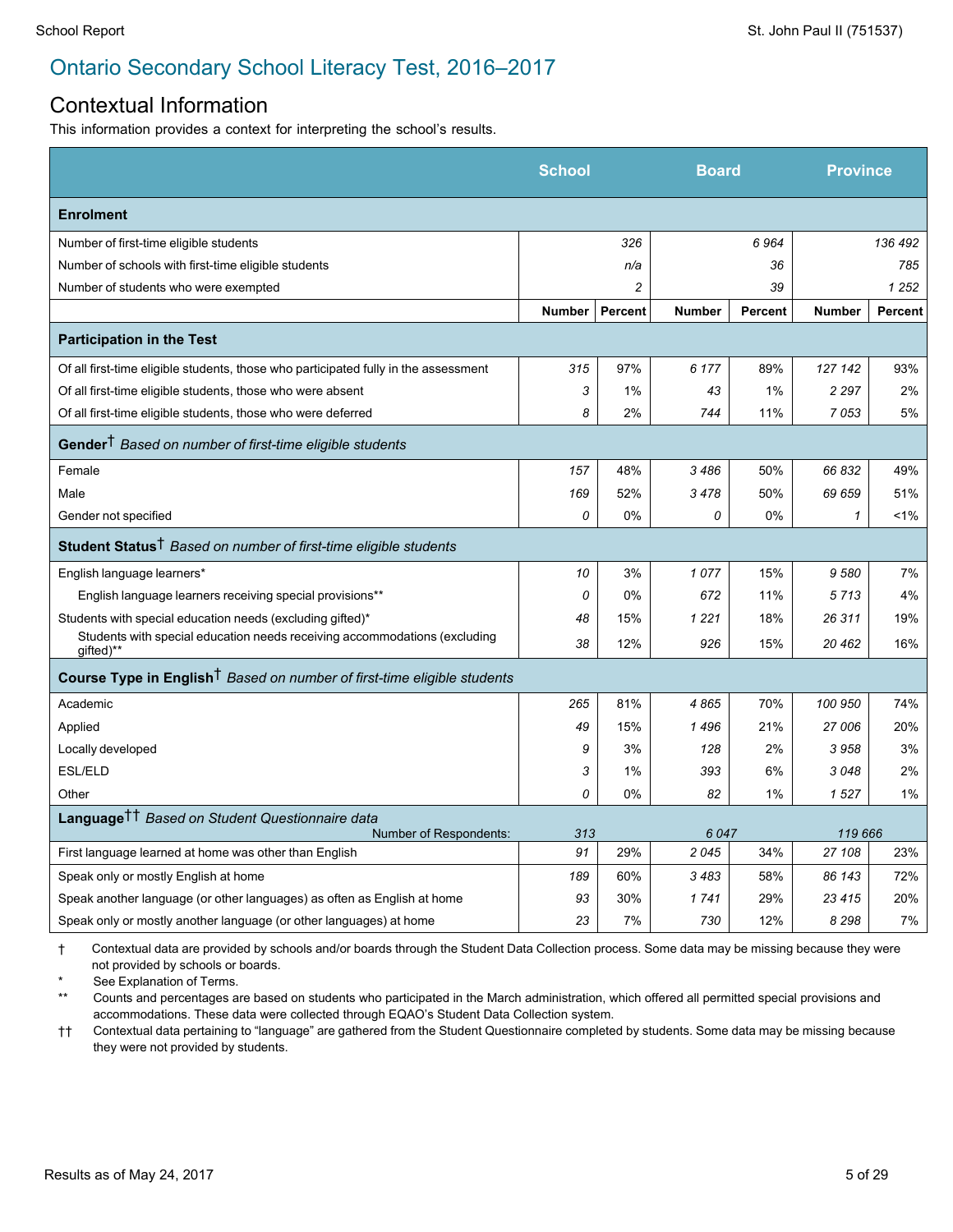## Contextual Information (continued)

|                                                  | <b>School</b> | <b>Board</b> |         |         | <b>Province</b> |       |
|--------------------------------------------------|---------------|--------------|---------|---------|-----------------|-------|
| Year Student Entered Current School <sup>T</sup> |               |              |         |         |                 |       |
| Year of the assessment                           | 17            | 5%           | 531     | 8%      | 13 215          | 10%   |
| Year prior to the assessment                     | 309           | 95%          | 6349    | 91%     | 120 080         | 88%   |
| 2 years prior to the assessment                  | 0             | $0\%$        |         | $1\%$   | 573             | $1\%$ |
| 3 or more years prior to the assessment          | $\Omega$      | $0\%$        | 50      | 1%      | 2 3 2 5         | 2%    |
| Data not available                               | 0             | 0%           | 33      | $< 1\%$ | 299             | $1\%$ |
| Year Student Entered Current Board <sup>+</sup>  |               |              |         |         |                 |       |
| Year of the assessment                           | 10            | 3%           | 343     | 5%      | 7 2 4 2         | 5%    |
| Year prior to the assessment                     | 14            | 4%           | 438     | 6%      | 19 225          | 14%   |
| 2 years prior to the assessment                  | 105           | 32%          | 775     | 11%     | 4 3 2 7         | 3%    |
| 3 or more years prior to the assessment          | 195           | 60%          | 5 3 3 2 | 77%     | 98 358          | 72%   |
| Data not available                               | 2             | $1\%$        | 76      | 1%      | 7 340           | 5%    |

† Contextual data are provided by schools and/or boards through the Student Data Collection process. Some data may be missing because they were not provided by schools or boards.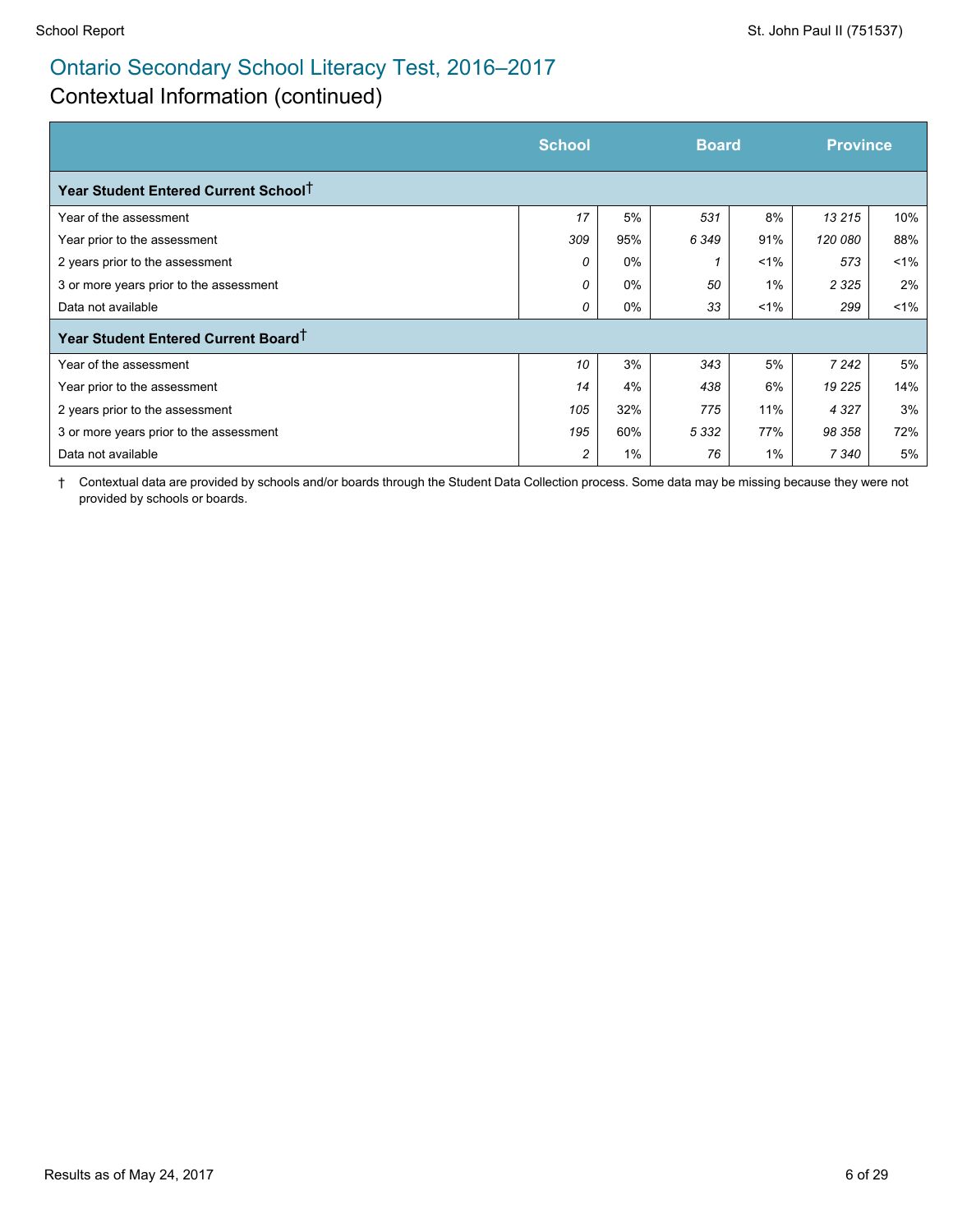### Results for All Students\*

|                            | <b>Results for All Students</b><br><b>First-Time Eligible Students</b> |       |                            |                                  |                            |                             |                                 |  |  |
|----------------------------|------------------------------------------------------------------------|-------|----------------------------|----------------------------------|----------------------------|-----------------------------|---------------------------------|--|--|
|                            |                                                                        |       | All                        |                                  | <b>Fully Participating</b> |                             |                                 |  |  |
|                            | <b>School</b><br>$# = 326$                                             |       | <b>Board</b><br>$# = 6964$ | <b>Province</b><br>$# = 136 492$ | <b>School</b><br>$# = 315$ | <b>Board</b><br>$# = 6 177$ | <b>Province</b><br>$# = 127142$ |  |  |
| Successful                 | 268                                                                    | 82%   | 71%                        | 75%                              | 85%                        | 80%                         | 81%                             |  |  |
| Not Successful             | 47                                                                     | 14%   | 18%                        | 18%                              | 15%                        | 20%                         | 19%                             |  |  |
| <b>Fully Participating</b> | 315                                                                    | 97%   | 89%                        | 93%                              |                            |                             |                                 |  |  |
| Absent                     | $\overline{\mathbf{3}}$                                                | $1\%$ | $1\%$                      | 2%                               |                            |                             |                                 |  |  |
| Deferred                   | 8                                                                      | $2\%$ | $11\%$                     | 5%                               |                            |                             |                                 |  |  |

## Results for All First-Time Eligible Students\*



#### Results for Fully Participating First-Time Eligible Students\*



| School | Board | Province |
|--------|-------|----------|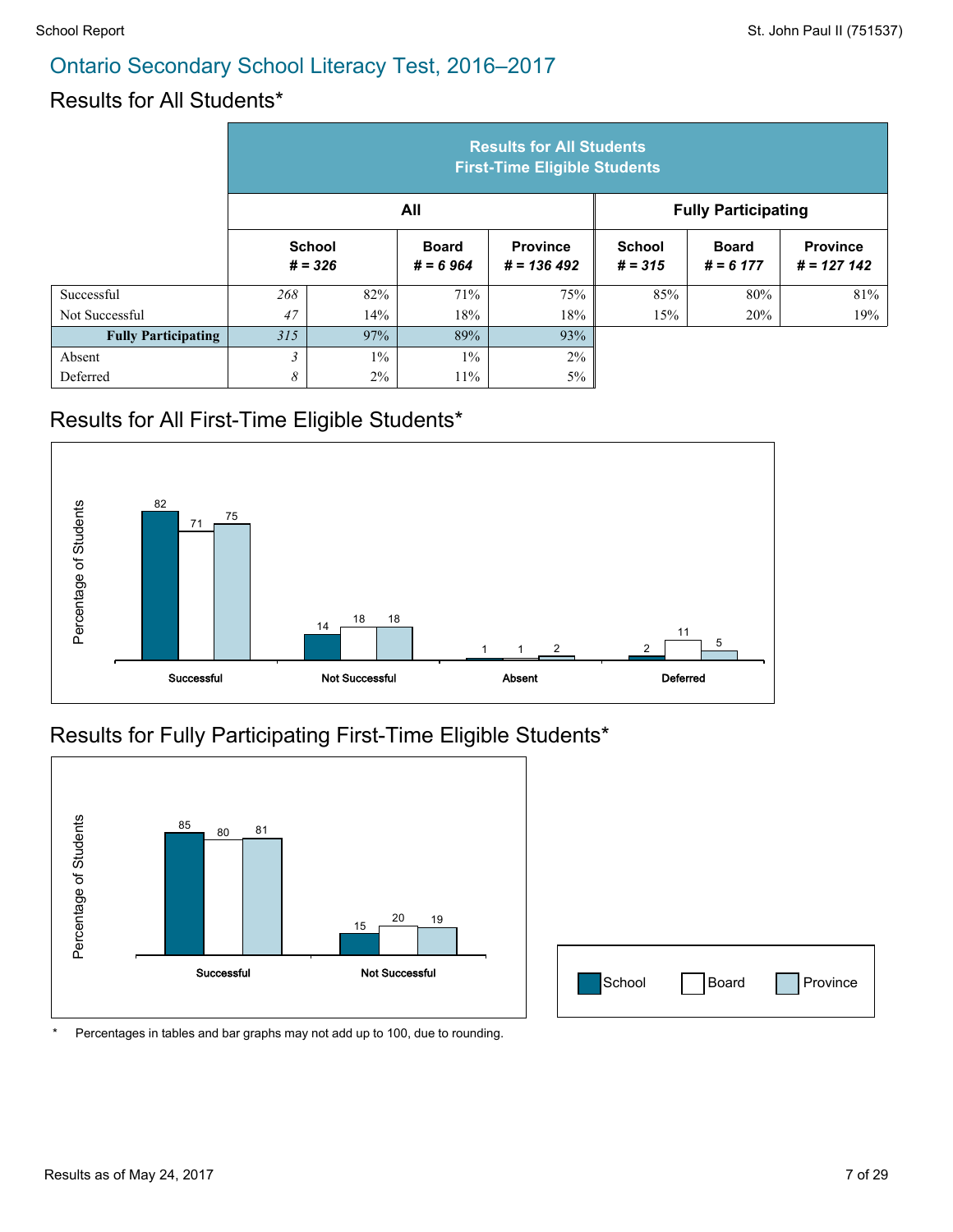#### School Results by Gender\* †

|                            | <b>School Results by Gender</b><br><b>First-Time Eligible Students</b> |                     |                |                          |                            |                          |  |
|----------------------------|------------------------------------------------------------------------|---------------------|----------------|--------------------------|----------------------------|--------------------------|--|
|                            |                                                                        |                     | All            |                          | <b>Fully Participating</b> |                          |  |
|                            |                                                                        | Female<br>$# = 157$ |                | <b>Male</b><br>$# = 169$ | <b>Female</b><br>$# = 156$ | <b>Male</b><br>$# = 159$ |  |
| Successful                 | 145                                                                    | 92%                 | 123            | 73%                      | 93%                        | 77%                      |  |
| Not Successful             | 11                                                                     | $7\%$               | 36             | 21%                      | $7\%$                      | 23%                      |  |
| <b>Fully Participating</b> | 156                                                                    | 99%                 | 159            | 94%                      |                            |                          |  |
| Absent                     | $\theta$                                                               | $0\%$               | 3              | $2\%$                    |                            |                          |  |
| Deferred                   |                                                                        | $1\%$               | $\overline{7}$ | 4%                       |                            |                          |  |

#### School Results for All First-Time Eligible Students by Gender\* †



#### School Results for Fully Participating First-Time Eligible Students by Gender\* †



| Female<br>l s | Male<br><b>Service Service</b> |
|---------------|--------------------------------|

Percentages in tables and bar graphs may not add up to 100, due to rounding.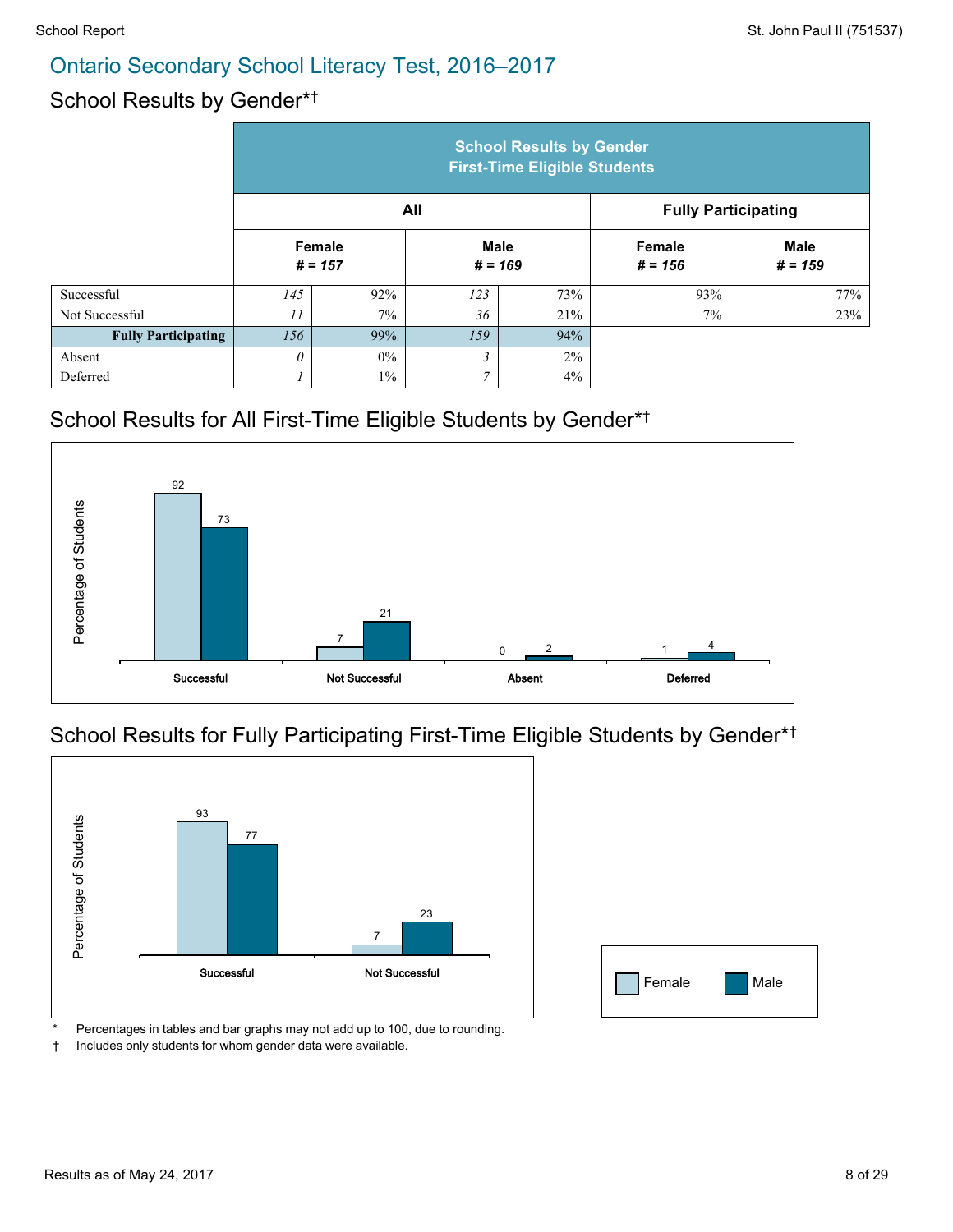#### Board Results by Gender\* †

|                            | <b>Board Results by Gender</b><br><b>First-Time Eligible Students</b> |                       |                            |                            |                      |                           |  |
|----------------------------|-----------------------------------------------------------------------|-----------------------|----------------------------|----------------------------|----------------------|---------------------------|--|
|                            |                                                                       |                       | All                        | <b>Fully Participating</b> |                      |                           |  |
|                            |                                                                       | Female<br>$# = 3,486$ | <b>Male</b><br>$# = 3,478$ |                            | Female<br>$# = 3203$ | <b>Male</b><br>$# = 2974$ |  |
| Successful                 | 2670                                                                  | 77%                   | 2 2 6 6                    | 65%                        | 83%                  | 76%                       |  |
| Not Successful             | 533                                                                   | 15%                   | 708                        | 20%                        | 17%                  | 24%                       |  |
| <b>Fully Participating</b> | 3 2 0 3                                                               | 92%                   | 2974                       | 86%                        |                      |                           |  |
| Absent                     | 16                                                                    | $<1\%$                | 27                         | $1\%$                      |                      |                           |  |
| Deferred                   | 267                                                                   | 8%                    | 477                        | 14%                        |                      |                           |  |

#### Board Results for All First-Time Eligible Students by Gender\* †



#### Board Results for Fully Participating First-Time Eligible Students by Gender\* †



| Female | Male |
|--------|------|

Percentages in tables and bar graphs may not add up to 100, due to rounding.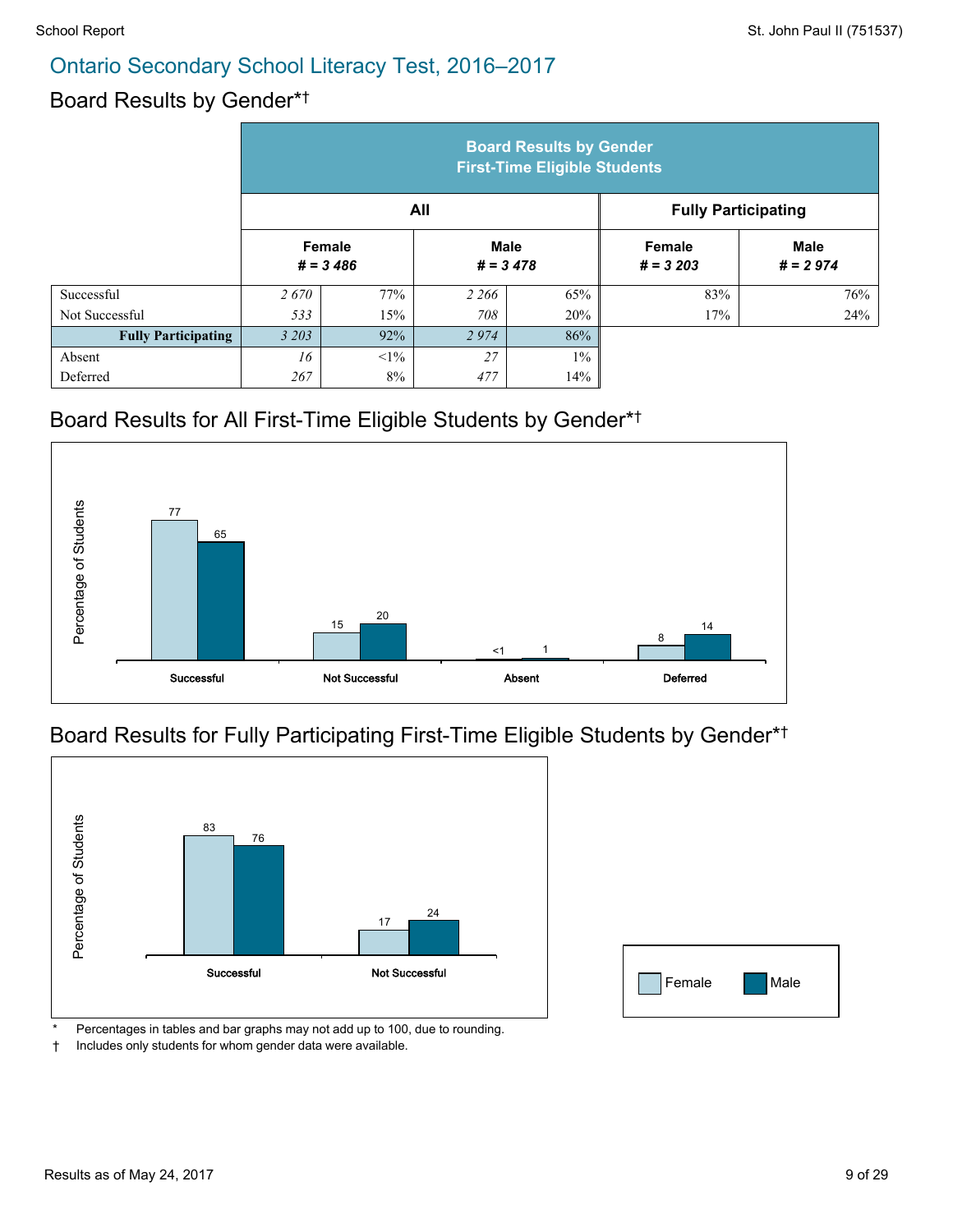#### Provincial Results by Gender\* †

|                            | <b>Provincial Results by Gender</b><br><b>First-Time Eligible Students</b> |                        |                            |                            |                              |                             |  |  |
|----------------------------|----------------------------------------------------------------------------|------------------------|----------------------------|----------------------------|------------------------------|-----------------------------|--|--|
|                            |                                                                            |                        | All                        | <b>Fully Participating</b> |                              |                             |  |  |
|                            |                                                                            | Female<br>$# = 66 832$ | <b>Male</b><br>$# = 69659$ |                            | <b>Female</b><br>$# = 62991$ | <b>Male</b><br>$# = 64 150$ |  |  |
| Successful                 | 53 811                                                                     | 81%                    | 48 718                     | 70%                        | 85%                          | 76%                         |  |  |
| Not Successful             | 9 180                                                                      | 14%                    | 15432                      | 22%                        | 15%                          | 24%                         |  |  |
| <b>Fully Participating</b> | 62 991                                                                     | 94%                    | 64 150                     | 92%                        |                              |                             |  |  |
| Absent                     | 1 109                                                                      | 2%                     | 1 188                      | 2%                         |                              |                             |  |  |
| Deferred                   | 2 7 3 2                                                                    | 4%                     | 4 3 2 1                    | 6%                         |                              |                             |  |  |

#### Provincial Results for All First-Time Eligible Students by Gender\* †



#### Provincial Results for Fully Participating First-Time Eligible Students by Gender\* †



| Female | Male |
|--------|------|

Percentages in tables and bar graphs may not add up to 100, due to rounding.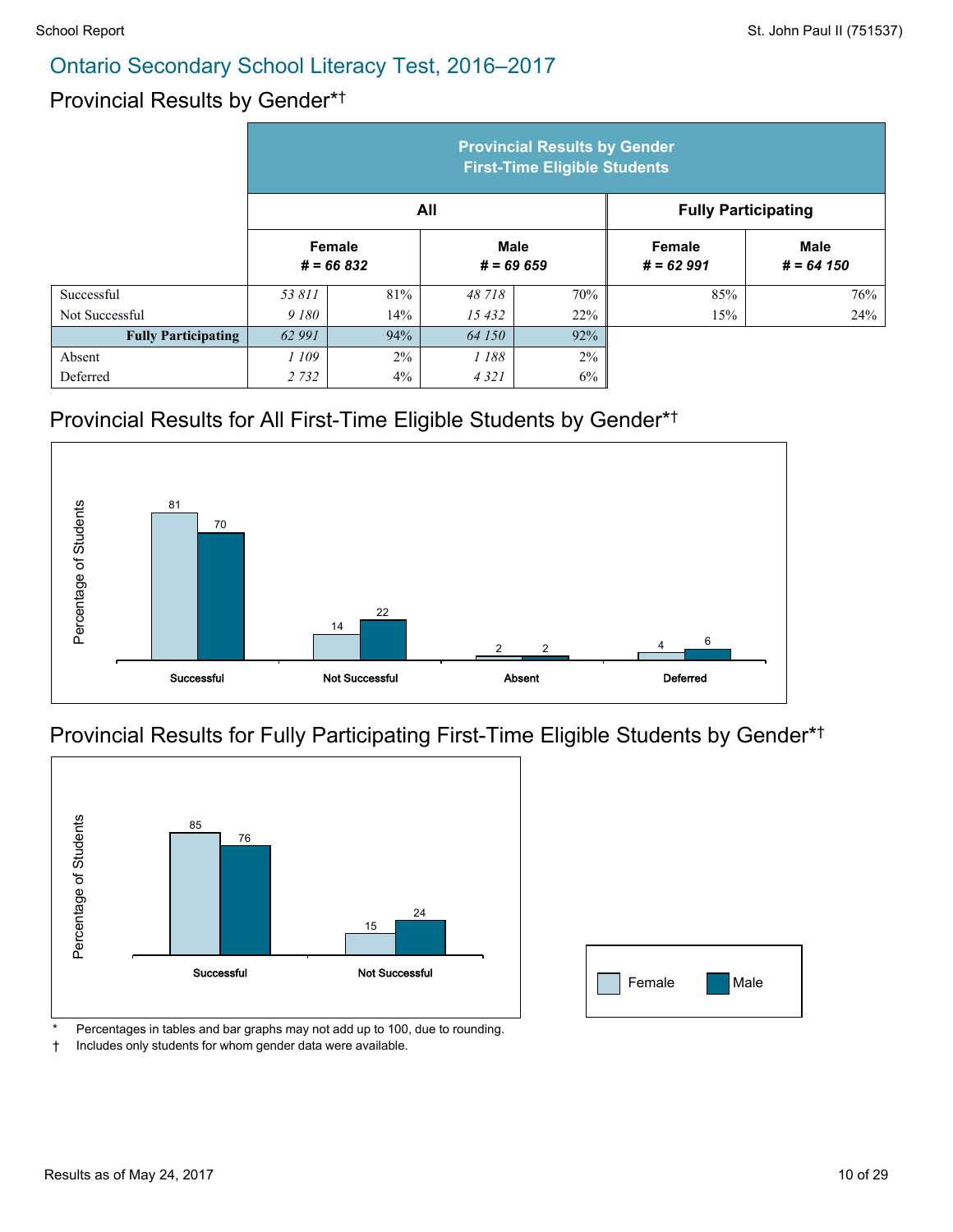#### Results for English Language Learners\*

|                            | <b>Results for English Language Learners</b><br><b>First-Time Eligible Students</b> |     |                            |                               |                            |                           |                               |  |
|----------------------------|-------------------------------------------------------------------------------------|-----|----------------------------|-------------------------------|----------------------------|---------------------------|-------------------------------|--|
|                            |                                                                                     |     | All                        |                               | <b>Fully Participating</b> |                           |                               |  |
|                            | <b>School</b><br>$# = N/R$                                                          |     | <b>Board</b><br>$# = 1077$ | <b>Province</b><br>$# = 9580$ | <b>School</b><br>$# = N/R$ | <b>Board</b><br>$# = 748$ | <b>Province</b><br>$# = 7222$ |  |
| Successful                 | N/R                                                                                 | N/R | 44%                        | 51%                           | N/R                        | 63%                       | 68%                           |  |
| Not Successful             | N/R                                                                                 | N/R | 26%                        | 24%                           | N/R                        | 37%                       | 32%                           |  |
| <b>Fully Participating</b> | N/R                                                                                 | N/R | 69%                        | 75%                           |                            |                           |                               |  |
| Absent                     | N/R                                                                                 | N/R | $1\%$                      | $1\%$                         |                            |                           |                               |  |
| Deferred                   | N/R                                                                                 | N/R | 30%                        | 23%                           |                            |                           |                               |  |

#### Results for All First-Time Eligible English Language Learners\*



#### Results for Fully Participating First-Time Eligible English Language Learners\*



| School<br>Province<br>Board |
|-----------------------------|
|-----------------------------|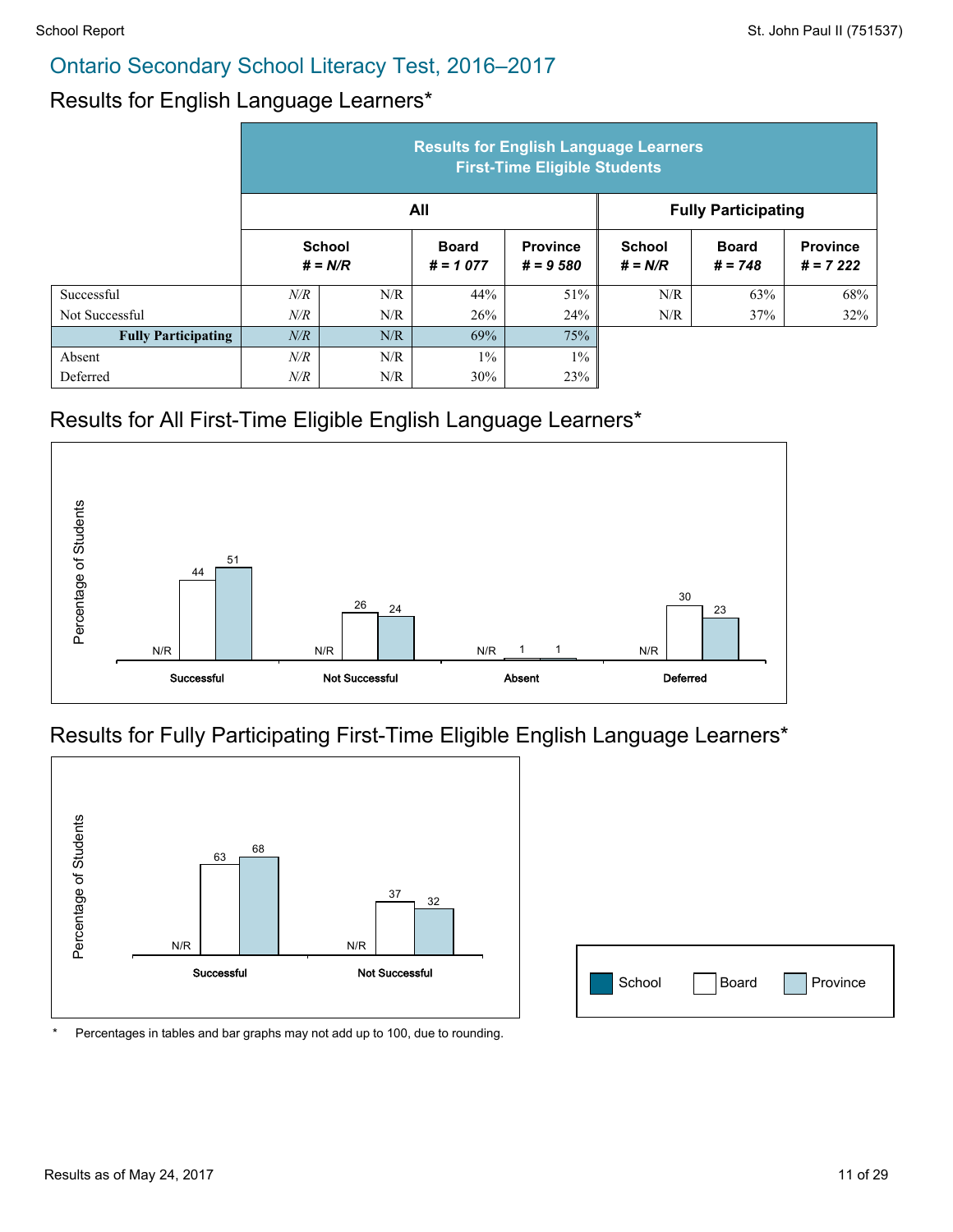#### Results for Students with Special Education Needs (excluding gifted)\*

|                            | <b>Results for Students with Special Education Needs</b><br>(excluding gifted)<br><b>First-Time Eligible Students</b> |       |                            |                                |                           |                           |                                |  |  |
|----------------------------|-----------------------------------------------------------------------------------------------------------------------|-------|----------------------------|--------------------------------|---------------------------|---------------------------|--------------------------------|--|--|
|                            | All<br><b>Fully Participating</b>                                                                                     |       |                            |                                |                           |                           |                                |  |  |
|                            | <b>School</b><br>$# = 48$                                                                                             |       | <b>Board</b><br>$# = 1221$ | <b>Province</b><br>$# = 26311$ | <b>School</b><br>$# = 40$ | <b>Board</b><br>$# = 943$ | <b>Province</b><br>$# = 22566$ |  |  |
| Successful                 | 21                                                                                                                    | 44%   | 41%                        | 45%                            | 52%                       | 53%                       | 52%                            |  |  |
| Not Successful             | 19                                                                                                                    | 40%   | 36%                        | 41%                            | 48%                       | 47%                       | 48%                            |  |  |
| <b>Fully Participating</b> | 40                                                                                                                    | 83%   | 77%                        | 86%                            |                           |                           |                                |  |  |
| Absent                     |                                                                                                                       | $2\%$ | $1\%$                      | 3%                             |                           |                           |                                |  |  |
| Deferred                   | 7                                                                                                                     | 15%   | 22%                        | 11%                            |                           |                           |                                |  |  |

#### Results for All First-Time Eligible Students with Special Education Needs (excluding gifted)\*



Results for Fully Participating First-Time Eligible Students with Special Education Needs (excluding gifted)\*



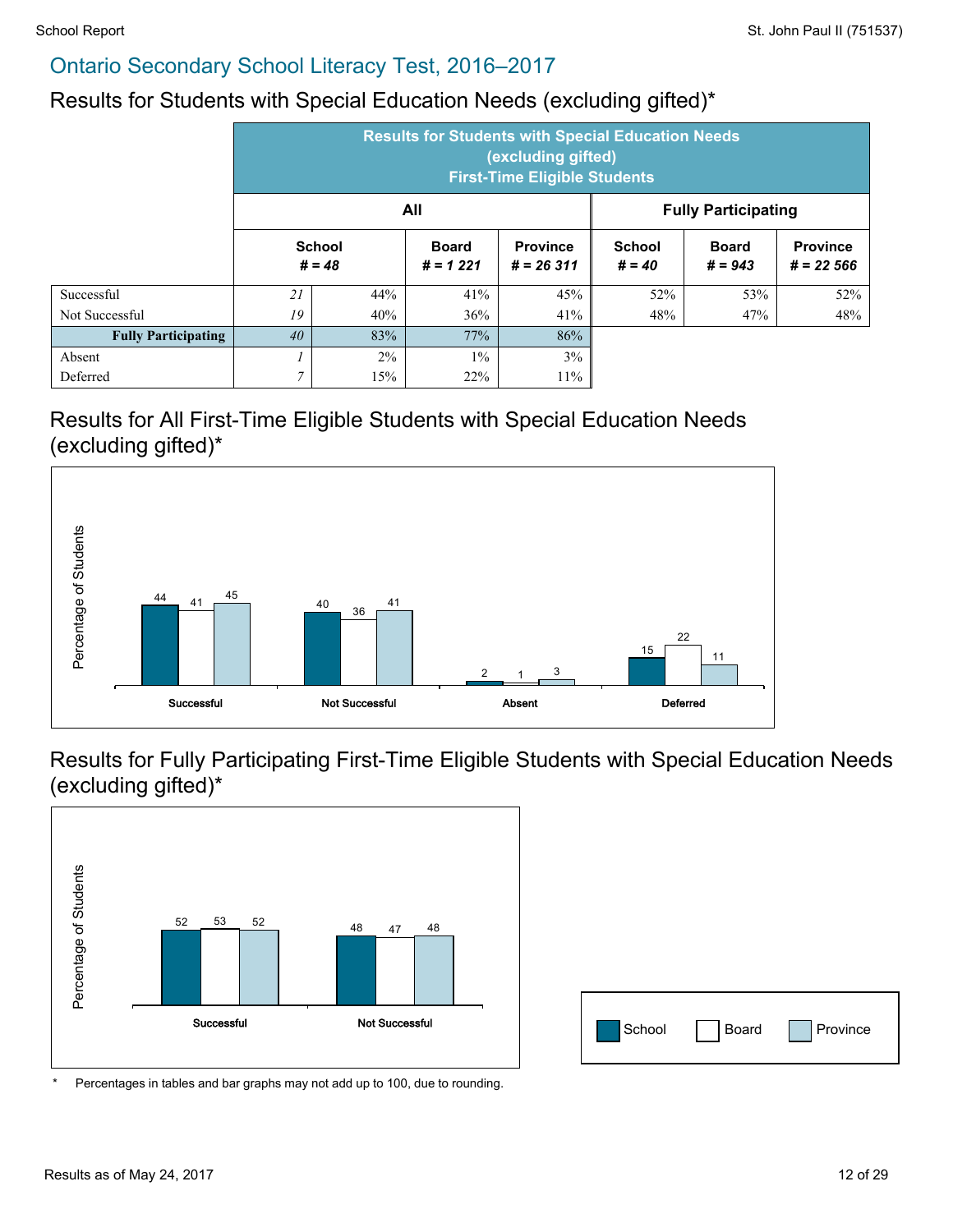School Results for Students with Special Education Needs Receiving Accommodations (excluding gifted)\* †

|                            | <b>School Results for Students with Special Education Needs</b><br><b>Receiving Accommodations (excluding gifted)</b><br><b>First-Time Eligible Students</b> |                             |                                 |                            |                             |                                 |  |  |
|----------------------------|--------------------------------------------------------------------------------------------------------------------------------------------------------------|-----------------------------|---------------------------------|----------------------------|-----------------------------|---------------------------------|--|--|
|                            |                                                                                                                                                              | All                         |                                 | <b>Fully Participating</b> |                             |                                 |  |  |
|                            |                                                                                                                                                              | <b>IEP Only</b><br>$# = 26$ | <b>IEP and IPRC</b><br>$# = 13$ |                            | <b>IEP Only</b><br>$# = 25$ | <b>IEP and IPRC</b><br>$# = 13$ |  |  |
| Successful                 | 11                                                                                                                                                           | 42%                         | 8                               | 62%                        | 44%                         | 62%                             |  |  |
| Not Successful             | 14                                                                                                                                                           | 54%                         |                                 | 38%                        | 56%                         | 38%                             |  |  |
| <b>Fully Participating</b> | 25                                                                                                                                                           | 96%                         | 13                              | $100\%$                    |                             |                                 |  |  |
| Absent                     |                                                                                                                                                              | $4\%$                       | $\theta$                        | $0\%$                      |                             |                                 |  |  |
| Deferred                   |                                                                                                                                                              | $0\%$                       | $\theta$                        | $0\%$                      |                             |                                 |  |  |

#### School Results for All First-Time Eligible Students with Special Education Needs Receiving Accommodations (excluding gifted)\*



School Results for Fully Participating First-Time Eligible Students with Special Education Needs Receiving Accommodations (excluding gifted)\*





Percentages in tables and bar graphs may not add up to 100, due to rounding.

† Percentages are based on students who participated fully in the March administration.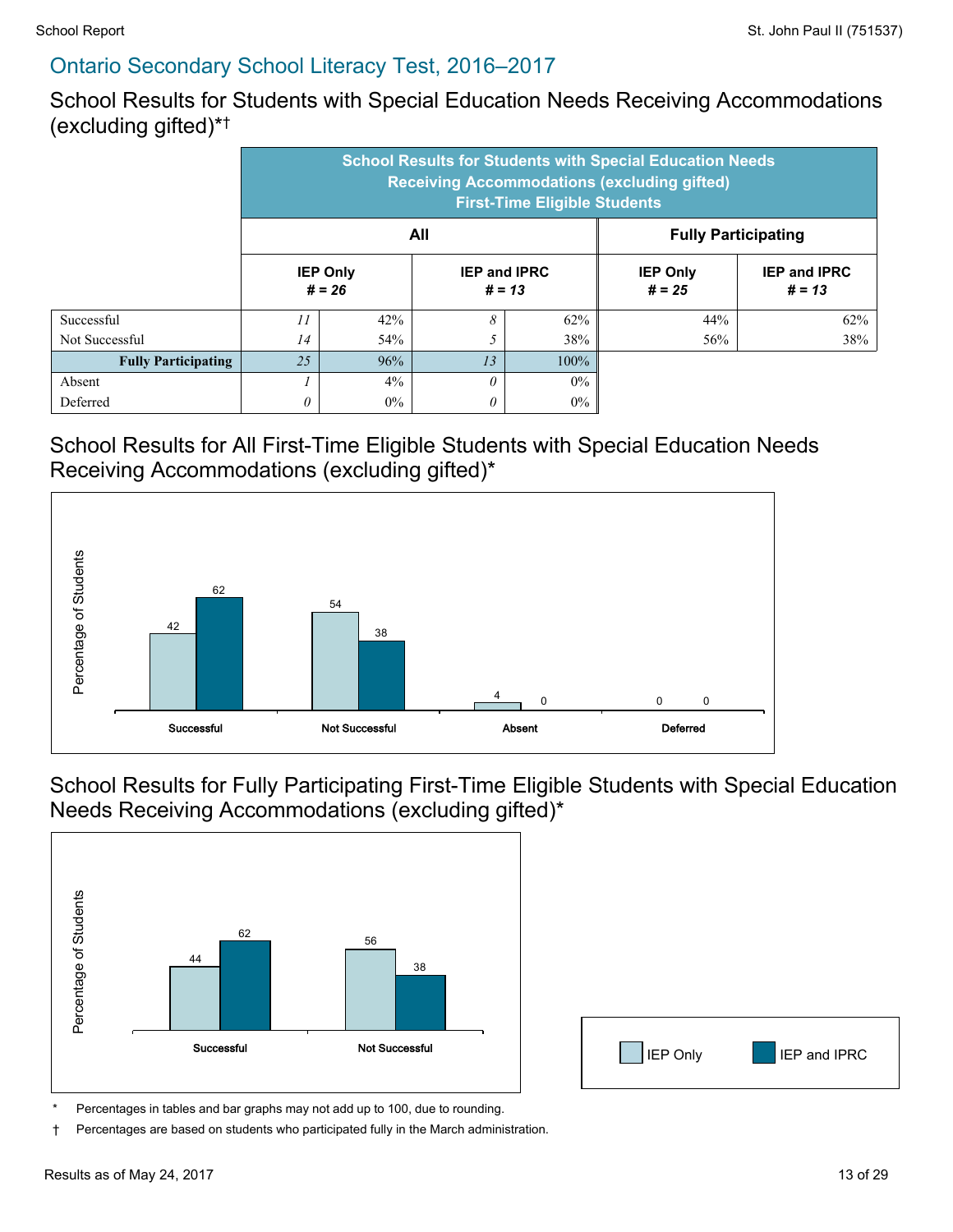Board Results for Students with Special Education Needs Receiving Accommodations (excluding gifted)\* †

|                            | <b>Board Results for Students with Special Education Needs</b><br><b>Receiving Accommodations (excluding gifted)</b><br><b>First-Time Eligible Students</b> |                              |                                  |                            |                              |                                  |  |  |
|----------------------------|-------------------------------------------------------------------------------------------------------------------------------------------------------------|------------------------------|----------------------------------|----------------------------|------------------------------|----------------------------------|--|--|
|                            |                                                                                                                                                             |                              | All                              | <b>Fully Participating</b> |                              |                                  |  |  |
|                            |                                                                                                                                                             | <b>IEP Only</b><br>$# = 507$ | <b>IEP and IPRC</b><br>$# = 426$ |                            | <b>IEP Only</b><br>$# = 501$ | <b>IEP and IPRC</b><br>$# = 425$ |  |  |
| Successful                 | 255                                                                                                                                                         | 50%                          | 233                              | 55%                        | 51%                          | 55%                              |  |  |
| Not Successful             | 246                                                                                                                                                         | 49%                          | 192                              | 45%                        | 49%                          | 45%                              |  |  |
| <b>Fully Participating</b> | 501                                                                                                                                                         | 99%                          | 425                              | 100%                       |                              |                                  |  |  |
| Absent                     | <sup>6</sup>                                                                                                                                                | $1\%$                        |                                  | $<1\%$                     |                              |                                  |  |  |
| Deferred                   |                                                                                                                                                             | $0\%$                        | 0                                | $0\%$                      |                              |                                  |  |  |

#### Board Results for All First-Time Eligible Students with Special Education Needs Receiving Accommodations (excluding gifted)\*



Board Results for Fully Participating First-Time Eligible Students with Special Education Needs Receiving Accommodations (excluding gifted)\*



| IEP Only | IEP and IPRC |
|----------|--------------|

Percentages in tables and bar graphs may not add up to 100, due to rounding.

† Percentages are based on students who participated fully in the March administration.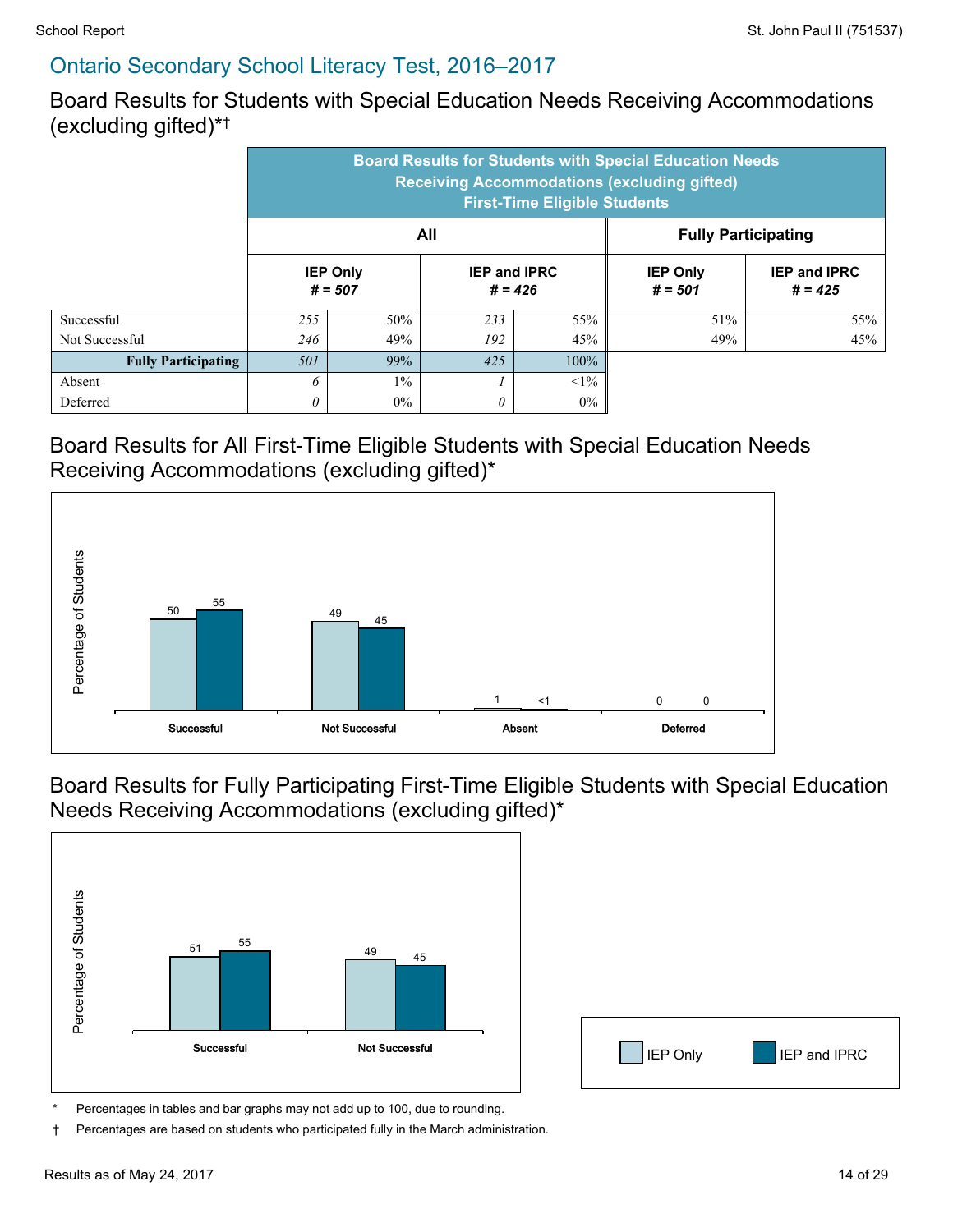Provincial Results for Students with Special Education Needs Receiving Accommodations (excluding gifted)\* †

|                            | <b>Provincial Results for Students with Special Education Needs</b><br><b>Receiving Accommodations (excluding gifted)</b><br><b>First-Time Eligible Students</b> |                                |                                     |       |                               |                                    |  |  |
|----------------------------|------------------------------------------------------------------------------------------------------------------------------------------------------------------|--------------------------------|-------------------------------------|-------|-------------------------------|------------------------------------|--|--|
|                            | All<br><b>Fully Participating</b>                                                                                                                                |                                |                                     |       |                               |                                    |  |  |
|                            |                                                                                                                                                                  | <b>IEP Only</b><br>$# = 10012$ | <b>IEP and IPRC</b><br>$# = 11 181$ |       | <b>IEP Only</b><br>$# = 9613$ | <b>IEP and IPRC</b><br>$# = 10849$ |  |  |
| Successful                 | 4930                                                                                                                                                             | 49%                            | 5 1 3 2                             | 46%   | 51%                           | 47%                                |  |  |
| Not Successful             | 4683                                                                                                                                                             | 47%                            | 5 7 1 7                             | 51%   | 49%                           | 53%                                |  |  |
| <b>Fully Participating</b> | 9613                                                                                                                                                             | 96%                            | 10849                               | 97%   |                               |                                    |  |  |
| Absent                     | 399                                                                                                                                                              | 4%                             | 332                                 | 3%    |                               |                                    |  |  |
| Deferred                   | 0                                                                                                                                                                | $0\%$                          | 0                                   | $0\%$ |                               |                                    |  |  |

Provincial Results for All First-Time Eligible Students with Special Education Needs Receiving Accommodations (excluding gifted)\*



Provincial Results for Fully Participating First-Time Eligible Students with Special Education Needs Receiving Accommodations (excluding gifted)\*



| <b>IEP</b> Only | $\boxed{\phantom{1}}$ IEP and IPRC |
|-----------------|------------------------------------|

Percentages in tables and bar graphs may not add up to 100, due to rounding.

† Percentages are based on students who participated fully in the March administration.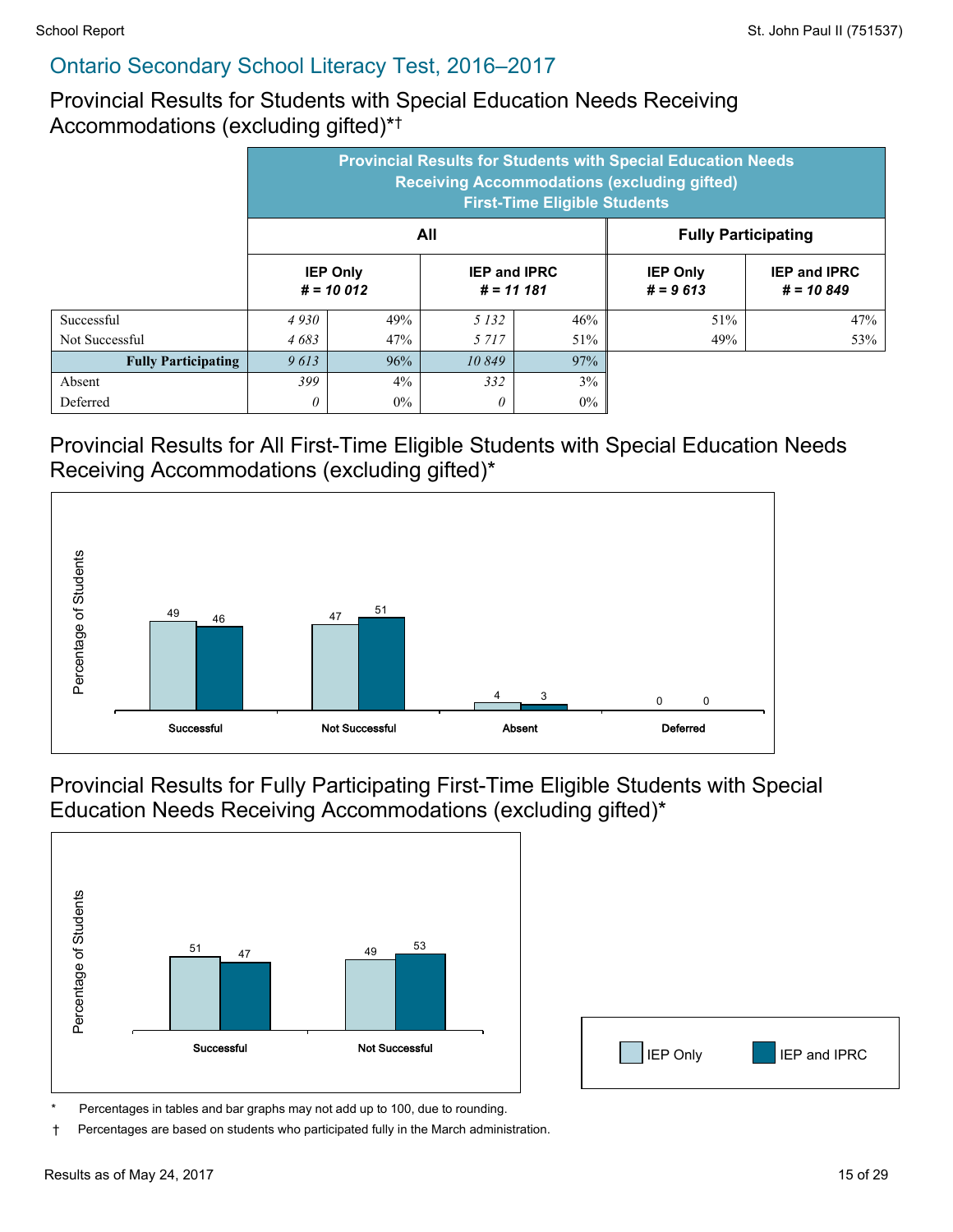#### Results for Students Taking Academic English Course\*

|                            | <b>Results for Students Taking</b><br><b>Academic English Course</b><br><b>First-Time Eligible Students</b> |       |                            |                                 |                     |                            |                                |  |
|----------------------------|-------------------------------------------------------------------------------------------------------------|-------|----------------------------|---------------------------------|---------------------|----------------------------|--------------------------------|--|
|                            | All<br><b>Fully Participating</b>                                                                           |       |                            |                                 |                     |                            |                                |  |
|                            | <b>School</b><br>$# = 265$                                                                                  |       | <b>Board</b><br>$# = 4865$ | <b>Province</b><br>$# = 100950$ | School<br>$# = 265$ | <b>Board</b><br>$# = 4781$ | <b>Province</b><br>$# = 99051$ |  |
| Successful                 | 245                                                                                                         | 92%   | 89%                        | 90%                             | 92%                 | 91%                        | 92%                            |  |
| Not Successful             | 20                                                                                                          | 8%    | 9%                         | 8%                              | 8%                  | 9%                         | 8%                             |  |
| <b>Fully Participating</b> | 265                                                                                                         | 100%  | 98%                        | 98%                             |                     |                            |                                |  |
| Absent                     | $\theta$                                                                                                    | $0\%$ | $<1\%$                     | $1\%$                           |                     |                            |                                |  |
| Deferred                   | 0                                                                                                           | $0\%$ | $1\%$                      | $1\%$                           |                     |                            |                                |  |

#### Results for All First-Time Eligible Students Taking Academic English Course\*



#### Results for Fully Participating First-Time Eligible Students Taking Academic English Course\*



| School | Board Province |
|--------|----------------|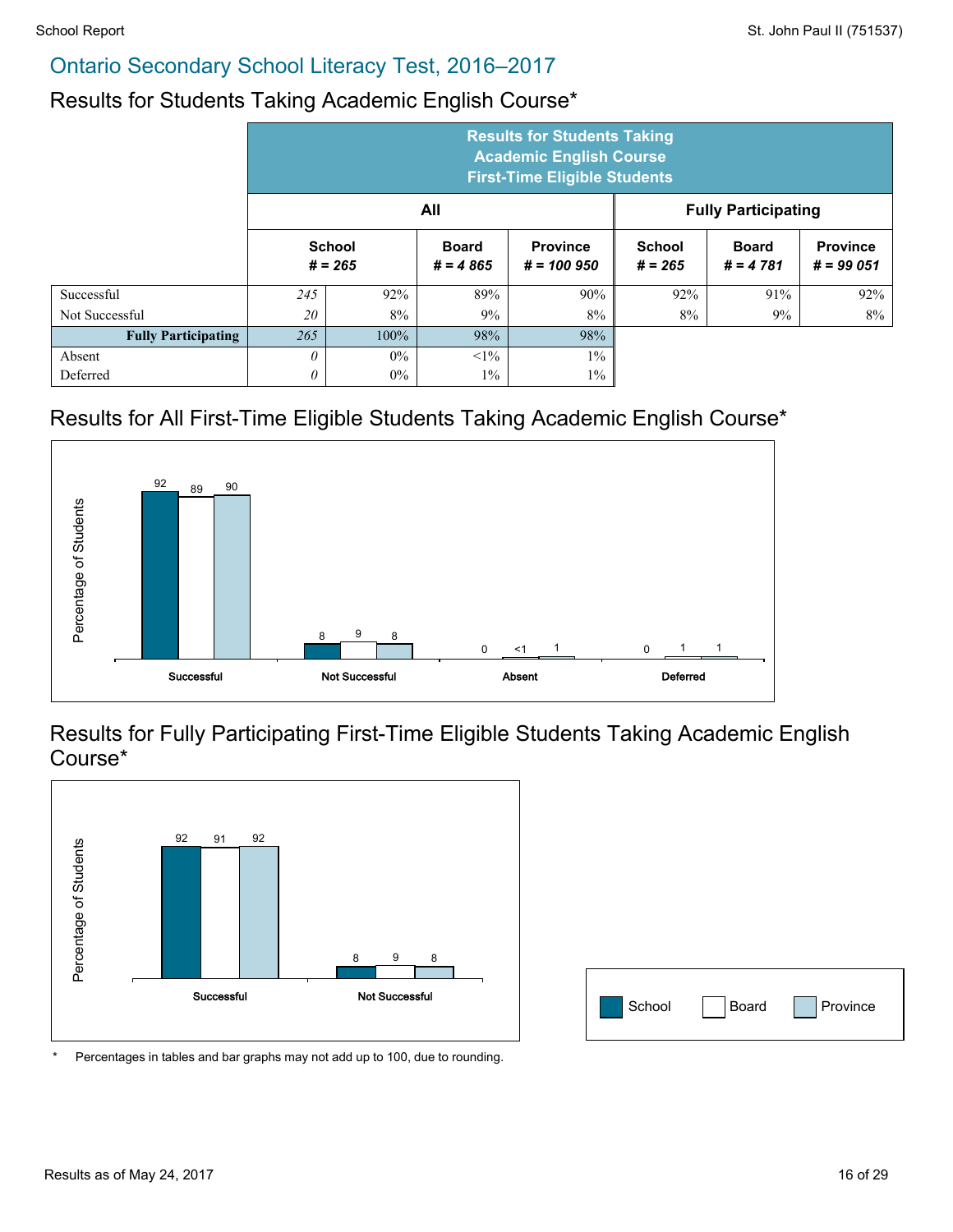#### Results for Students Taking Applied English Course\*

|                            | <b>Results for Students Taking</b><br><b>Applied English Course</b><br><b>First-Time Eligible Students</b> |                           |                            |                                |                            |                            |                                |  |
|----------------------------|------------------------------------------------------------------------------------------------------------|---------------------------|----------------------------|--------------------------------|----------------------------|----------------------------|--------------------------------|--|
|                            |                                                                                                            |                           | All                        |                                | <b>Fully Participating</b> |                            |                                |  |
|                            |                                                                                                            | <b>School</b><br>$# = 49$ | <b>Board</b><br>$# = 1496$ | <b>Province</b><br>$# = 27006$ | <b>School</b><br>$# = 47$  | <b>Board</b><br>$# = 1226$ | <b>Province</b><br>$# = 24233$ |  |
| Successful                 | 22                                                                                                         | 45%                       | 35%                        | 39%                            | 47%                        | 43%                        | 44%                            |  |
| Not Successful             | 25                                                                                                         | 51%                       | 47%                        | 50%                            | 53%                        | 57%                        | 56%                            |  |
| <b>Fully Participating</b> | 47                                                                                                         | 96%                       | 82%                        | 90%                            |                            |                            |                                |  |
| Absent                     | $\overline{c}$                                                                                             | $4\%$                     | $1\%$                      | 3%                             |                            |                            |                                |  |
| Deferred                   | 0                                                                                                          | $0\%$                     | 17%                        | 7%                             |                            |                            |                                |  |

### Results for All First-Time Eligible Students Taking Applied English Course\*



#### Results for Fully Participating First-Time Eligible Students Taking Applied English Course\*



| School | Board | Province |
|--------|-------|----------|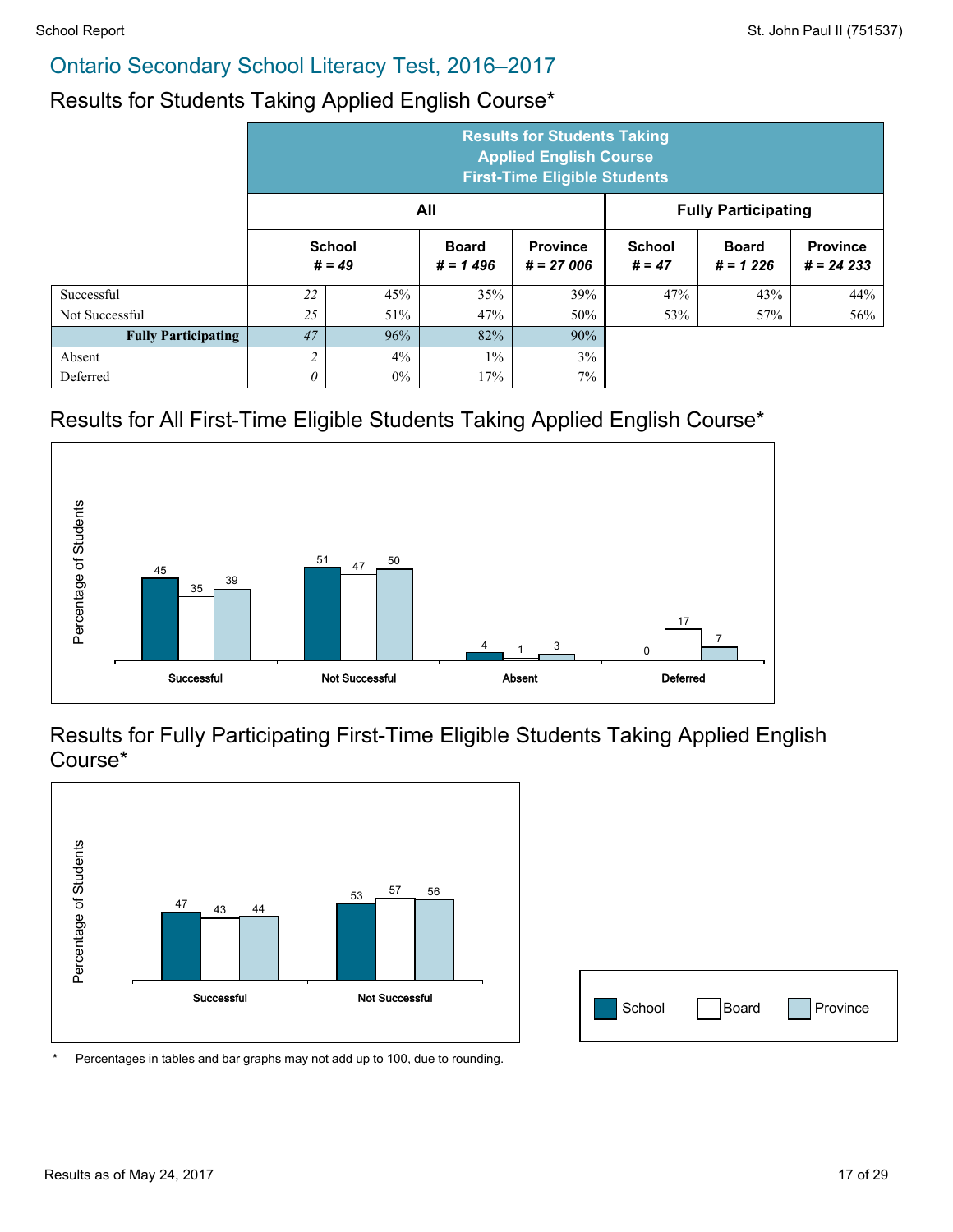#### Results for Students Taking Locally Developed English Course\*

|                            | <b>Results for Students Taking</b><br><b>Locally Developed English Course</b><br><b>First-Time Eligible Students</b> |                            |                           |                               |                            |                          |                               |  |  |
|----------------------------|----------------------------------------------------------------------------------------------------------------------|----------------------------|---------------------------|-------------------------------|----------------------------|--------------------------|-------------------------------|--|--|
|                            | All<br><b>Fully Participating</b>                                                                                    |                            |                           |                               |                            |                          |                               |  |  |
|                            |                                                                                                                      | <b>School</b><br>$# = N/R$ | <b>Board</b><br>$# = 128$ | <b>Province</b><br>$# = 3958$ | <b>School</b><br>$# = N/R$ | <b>Board</b><br>$# = 20$ | <b>Province</b><br>$# = 2060$ |  |  |
| Successful                 | N/R                                                                                                                  | N/R                        | 2%                        | 6%                            | N/R                        | 15%                      | $11\%$                        |  |  |
| Not Successful             | N/R                                                                                                                  | N/R                        | 13%                       | 46%                           | N/R                        | 85%                      | 89%                           |  |  |
| <b>Fully Participating</b> | N/R                                                                                                                  | N/R                        | 16%                       | 52%                           |                            |                          |                               |  |  |
| Absent                     | N/R                                                                                                                  | N/R                        | $1\%$                     | 6%                            |                            |                          |                               |  |  |
| Deferred                   | N/R                                                                                                                  | N/R                        | 84%                       | 42%                           |                            |                          |                               |  |  |

#### Results for All First-Time Eligible Students Taking Locally Developed English Course\*



Results for Fully Participating First-Time Eligible Students Taking Locally Developed English Course\*



| School | Board | Province |
|--------|-------|----------|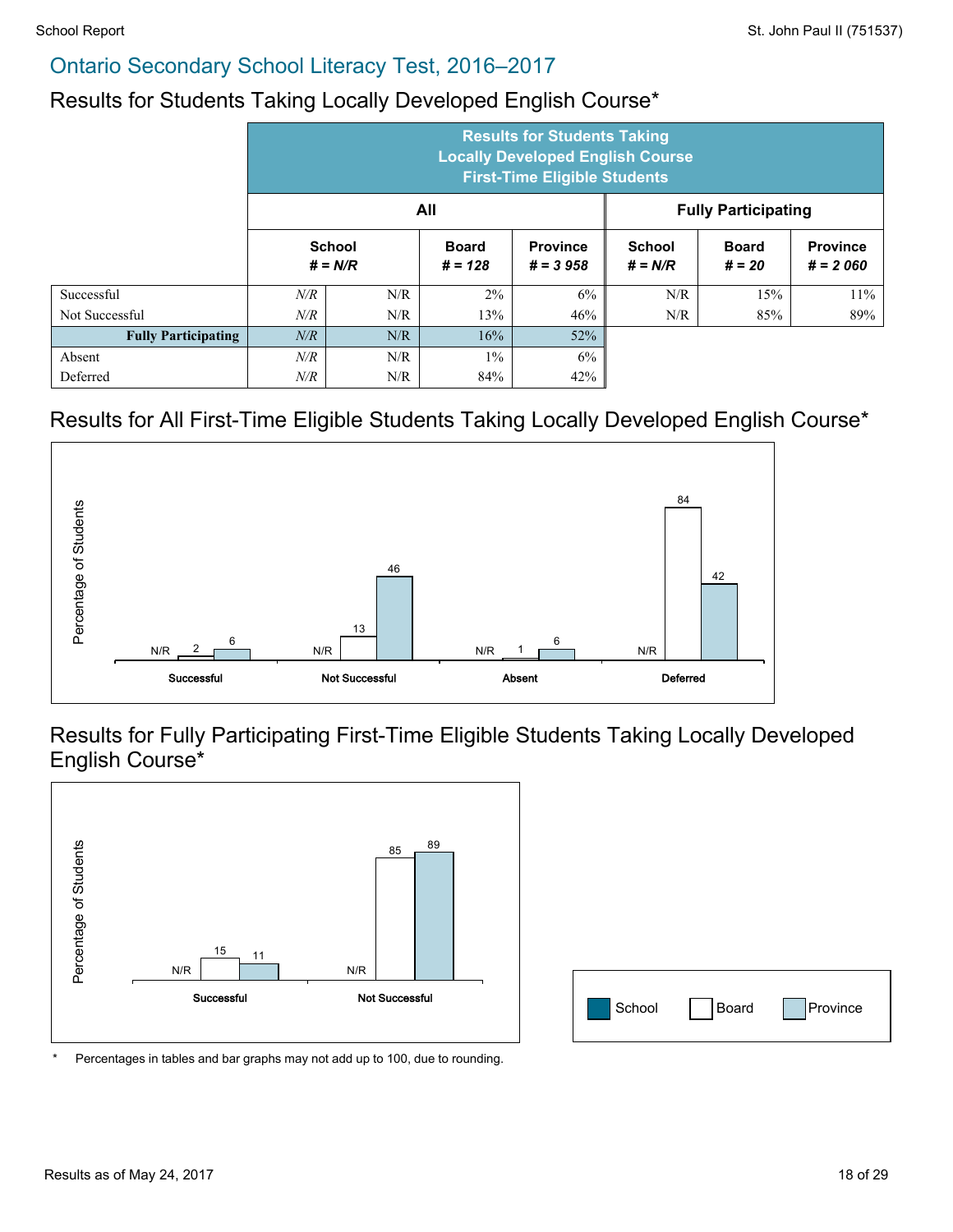#### Results for Students Taking ESL/ELD Course\*

|                            | <b>Results for Students Taking</b><br><b>ESL/ELD Course</b><br><b>First-Time Eligible Students</b> |                            |                           |                               |                            |                           |                              |  |  |  |
|----------------------------|----------------------------------------------------------------------------------------------------|----------------------------|---------------------------|-------------------------------|----------------------------|---------------------------|------------------------------|--|--|--|
|                            | All<br><b>Fully Participating</b>                                                                  |                            |                           |                               |                            |                           |                              |  |  |  |
|                            |                                                                                                    | <b>School</b><br>$# = N/R$ | <b>Board</b><br>$# = 393$ | <b>Province</b><br>$# = 3048$ | <b>School</b><br>$# = N/R$ | <b>Board</b><br>$# = 104$ | <b>Province</b><br>$# = 955$ |  |  |  |
| Successful                 | $N\!/\!R$                                                                                          | N/R                        | 10%                       | 11%                           | N/R                        | 38%                       | 36%                          |  |  |  |
| Not Successful             | N/R                                                                                                | N/R                        | 17%                       | 20%                           | N/R                        | 62%                       | 64%                          |  |  |  |
| <b>Fully Participating</b> | N/R                                                                                                | N/R                        | 26%                       | 31%                           |                            |                           |                              |  |  |  |
| Absent                     | N/R                                                                                                | N/R                        | $1\%$                     | 2%                            |                            |                           |                              |  |  |  |
| Deferred                   | $N\!/\!R$                                                                                          | N/R                        | 73%                       | 67%                           |                            |                           |                              |  |  |  |

#### Results for All First-Time Eligible Students Taking ESL/ELD Course\*



#### Results for Fully Participating First-Time Eligible Students Taking ESL/ELD Course\*



| School | Board | Province |
|--------|-------|----------|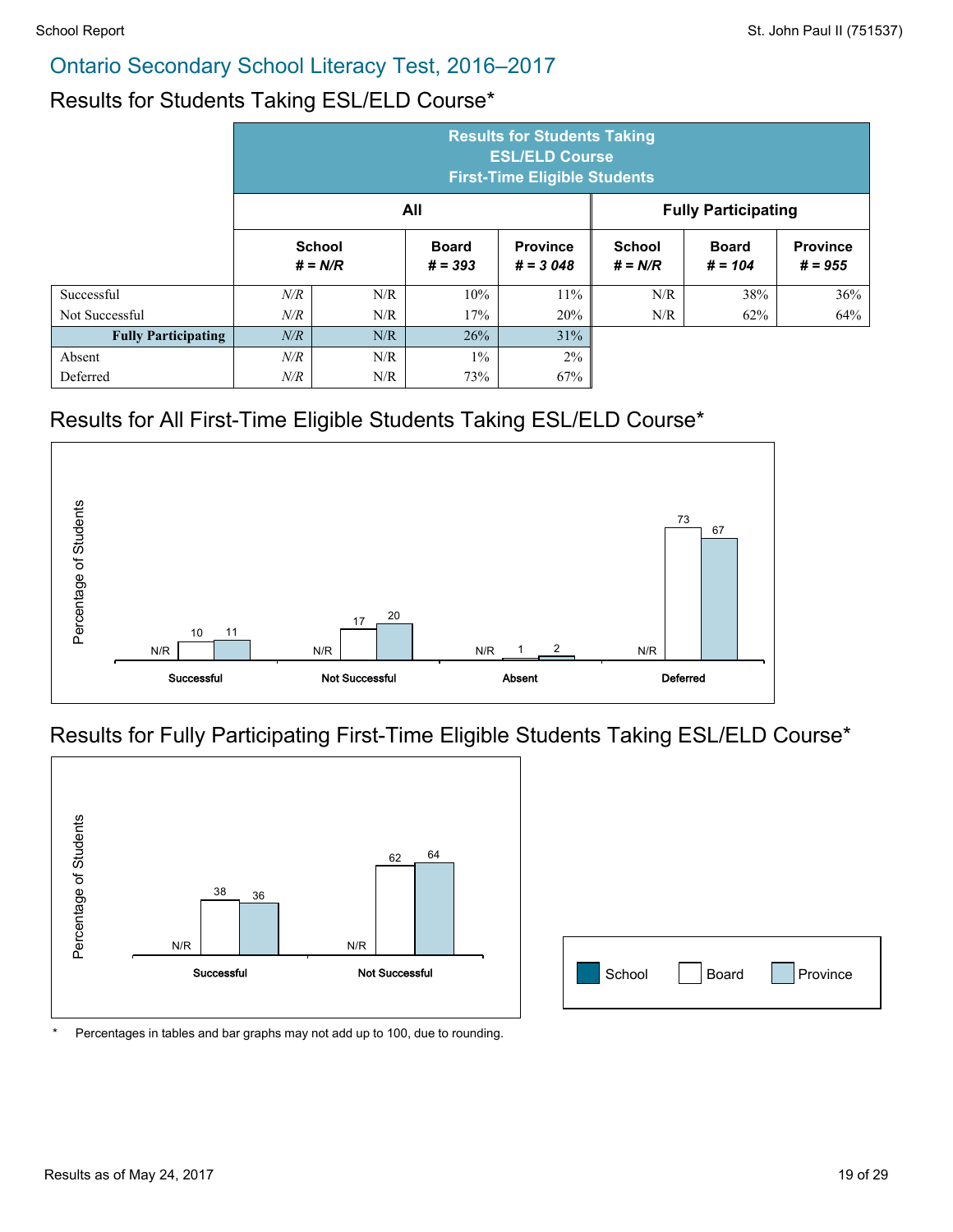#### Contextual Information over Time

This information provides a context for interpreting the school's results of the current and previous administrations.

|                                                                                        | 2012-2013      | 2013-2014 | 2014-2015 | 2015-2016      | 2016-2017      |  |  |  |
|----------------------------------------------------------------------------------------|----------------|-----------|-----------|----------------|----------------|--|--|--|
| <b>Enrolment</b>                                                                       |                |           |           |                |                |  |  |  |
| Number of first-time eligible students                                                 | 364            | 317       | 330       | 327            | 326            |  |  |  |
| Number of students who were exempted                                                   | $\overline{c}$ | 3         | 0         | $\overline{c}$ | $\overline{c}$ |  |  |  |
| <b>Participation in the Test</b>                                                       |                |           |           |                |                |  |  |  |
| Of all first-time eligible students, those who participated fully in the<br>assessment | 96%            | 94%       | 96%       | 95%            | 97%            |  |  |  |
| Of all first-time eligible students, those who were absent                             | 0%             | 1%        | 1%        | 1%             | 1%             |  |  |  |
| Of all first-time eligible students, those who were deferred                           | 4%             | 6%        | 3%        | 5%             | 2%             |  |  |  |
| Gender <sup>†</sup> Based on number of first-time eligible students                    |                |           |           |                |                |  |  |  |
| Female                                                                                 | 45%            | 51%       | 48%       | 48%            | 48%            |  |  |  |
| Male                                                                                   | 55%            | 49%       | 52%       | 52%            | 52%            |  |  |  |
| Gender not specified                                                                   | 0%             | $0\%$     | 0%        | 0%             | 0%             |  |  |  |
| Student Status <sup>†</sup> Based on number of first-time eligible students            |                |           |           |                |                |  |  |  |
| English language learners*                                                             | 5%             | 7%        | 11%       | 12%            | 3%             |  |  |  |
| English language learners receiving special provisions**                               | $1\%$          | 5%        | 4%        | 11%            | 0%             |  |  |  |
| Students with special education needs (excluding<br>gifted)*                           | 12%            | 10%       | 15%       | 13%            | 15%            |  |  |  |
| Students with special education needs receiving accommodations<br>(excluding gifted)** | 10%            | 8%        | 13%       | 11%            | 12%            |  |  |  |
| Course Type in English <sup>†</sup> Based on number of first-time eligible students    |                |           |           |                |                |  |  |  |
| Academic                                                                               | 81%            | 86%       | 78%       | 81%            | 81%            |  |  |  |
| Applied                                                                                | 13%            | 8%        | 16%       | 14%            | 15%            |  |  |  |
| Locally developed                                                                      | 2%             | 4%        | 1%        | 2%             | 3%             |  |  |  |
| ESL/ELD                                                                                | 3%             | 2%        | 4%        | 4%             | 1%             |  |  |  |
| Other                                                                                  | 1%             | 1%        | 1%        | 0%             | 0%             |  |  |  |
| Language <sup>††</sup> Based on Student Questionnaire data<br>Number of Respondents:   | 349            | 298       | 315       | 309            | 313            |  |  |  |
| First language learned at home was other than English                                  | 34%            | 34%       | 33%       | 39%            | 29%            |  |  |  |
| Speak only or mostly English at home                                                   | 65%            | 62%       | 63%       | 53%            | 60%            |  |  |  |
| Speak another language (or other languages) as often as English at<br>home             | 29%            | 32%       | 28%       | 38%            | 30%            |  |  |  |
| Speak only or mostly another language (or other languages) at home                     | 6%             | 6%        | 9%        | 9%             | 7%             |  |  |  |

† Contextual data are provided by schools and/or boards through the Student Data Collection process. Some data may be missing because they were not provided by schools or boards.

\* See Explanation of Terms.

Percentages are based on fully participating students. In 2016–2017, percentages are based on students who participated in the March administration, which offered all permitted special provisions and accommodations. These data were collected through EQAO's Student Data Collection system.

†† Contextual data pertaining to "language" are gathered from the Student Questionnaire completed by students. Some data may be missing because they were not provided by students.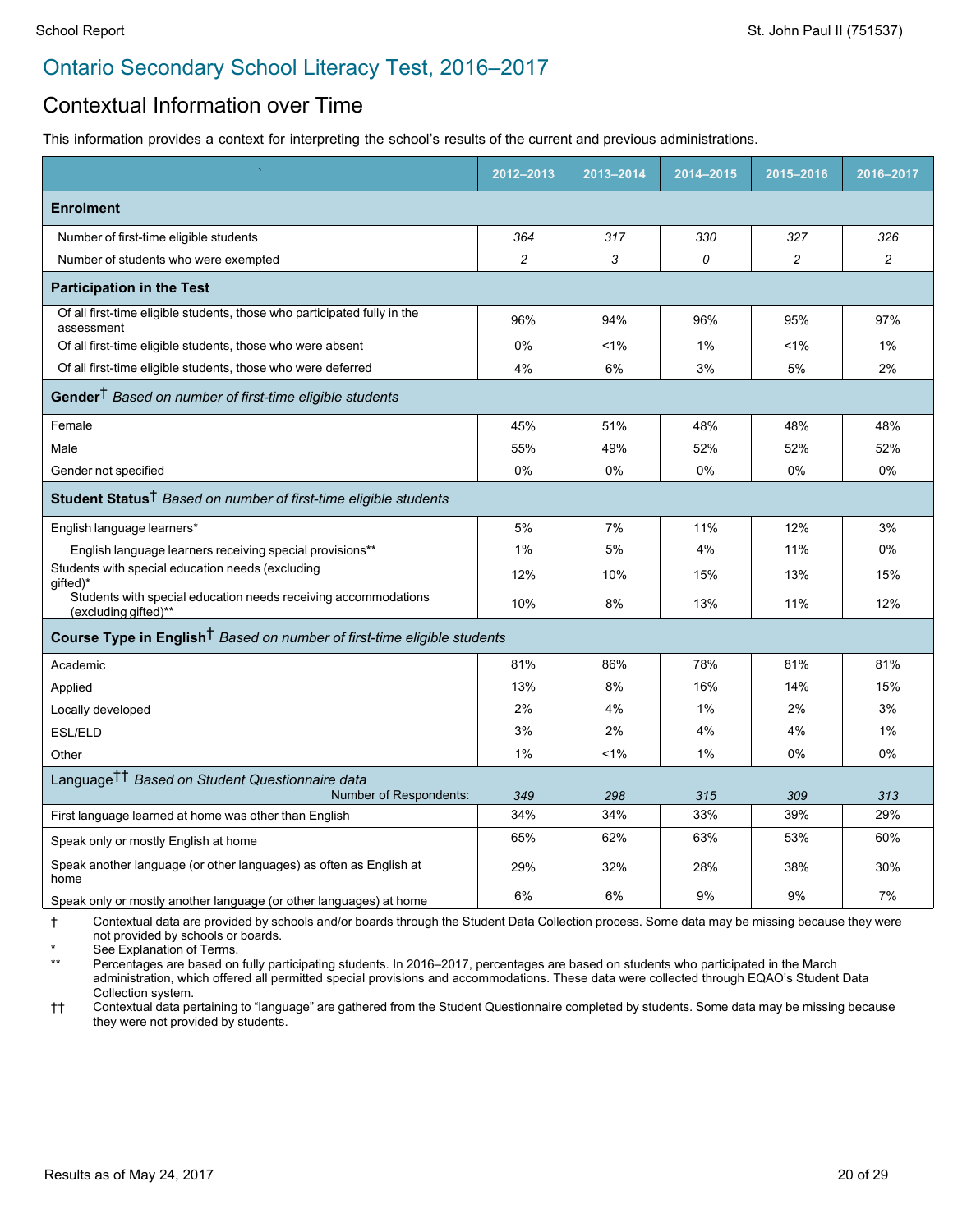## Contextual Information over Time (continued)

|                                                  | 2012-2013 | 2013-2014                            | 2014-2015 | 2015-2016 | 2016-2017 |
|--------------------------------------------------|-----------|--------------------------------------|-----------|-----------|-----------|
| Year Student Entered Current School <sup>T</sup> |           |                                      |           |           |           |
| Year of the assessment                           |           |                                      |           | 7%        | 5%        |
| Year prior to the assessment                     |           |                                      |           | 93%       | 95%       |
| 2 years prior to the assessment                  |           | These items were added in 2015–2016. |           | 0%        | 0%        |
| 3 or more years prior to the assessment          |           |                                      | 0%        | 0%        |           |
| Data not available                               |           |                                      |           | 0%        | 0%        |
| Year Student Entered Current Board <sup>T</sup>  |           |                                      |           |           |           |
| Year of the assessment                           |           |                                      |           | 5%        | 3%        |
| Year prior to the assessment                     |           |                                      |           | 6%        | 4%        |
| 2 years prior to the assessment                  |           | These items were added in 2015–2016. |           | 36%       | 32%       |
| 3 or more years prior to the assessment          |           |                                      | 53%       | 60%       |           |
| Data not available                               |           |                                      | 0%        | 1%        |           |

† Contextual data are provided by schools and/or boards through the Student Data Collection process. Some data may be missing because they were not provided by schools or boards.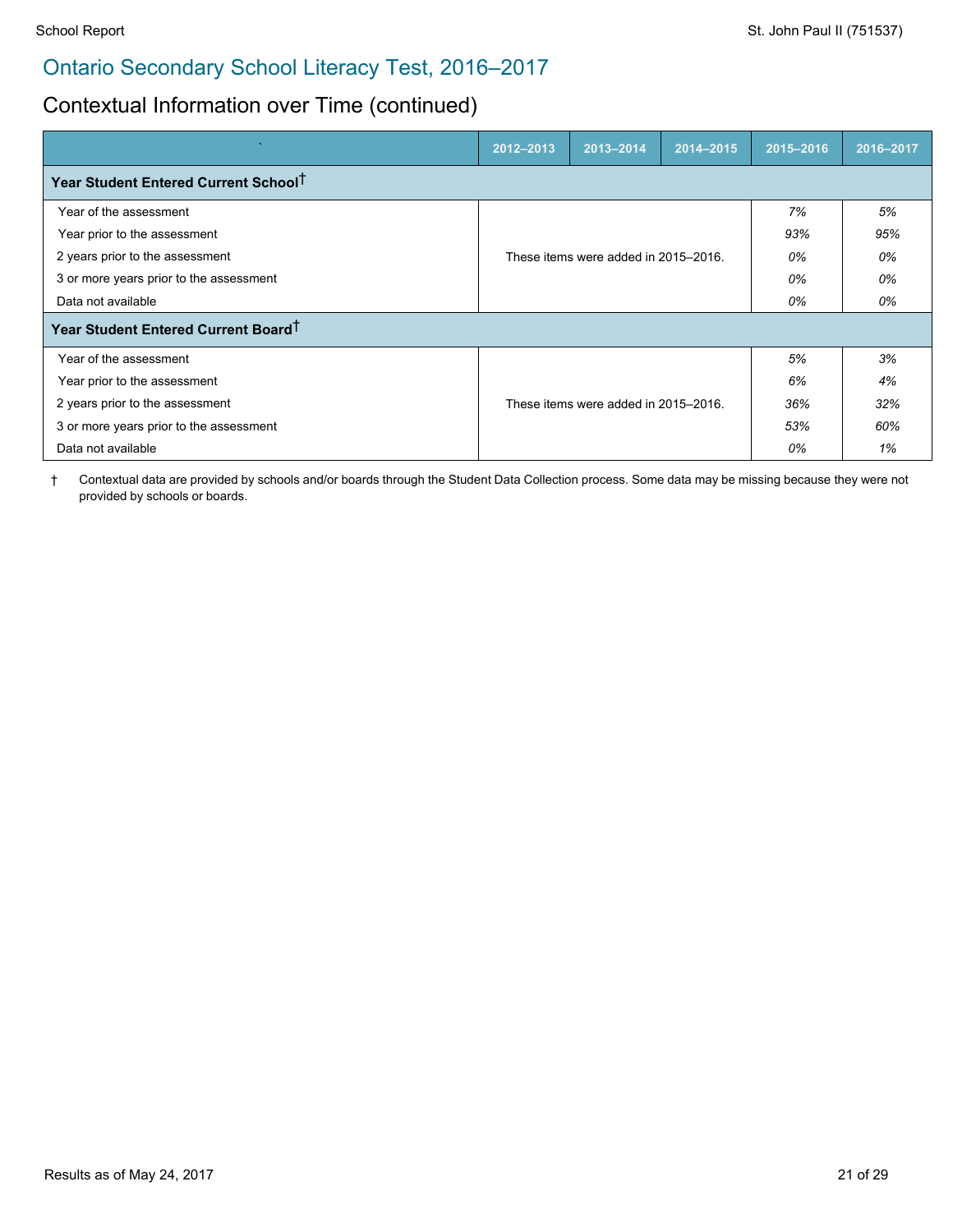## Results over Time, 2012–2013 to 2016–2017

| <b>School Results over Time*</b>                   |           |       |           |        |                |       |           |        |                |       |
|----------------------------------------------------|-----------|-------|-----------|--------|----------------|-------|-----------|--------|----------------|-------|
|                                                    | 2012-2013 |       | 2013-2014 |        | 2014-2015      |       | 2015-2016 |        | 2016-2017      |       |
| All<br><b>Students</b>                             | 364       |       | 317       |        | <b>330</b>     |       | 327       |        | 326            |       |
| Successful (all)                                   | 300       | 82%   | 257       | 81%    | 254            | 77%   | 247       | 76%    | 268            | 82%   |
| Not Successful                                     | 50        | 14%   | 41        | 13%    | 62             | 19%   | 64        | 20%    | 47             | 14%   |
| <b>Fully</b><br>Participating                      | 350       | 96%   | 298       | 94%    | 316            | 96%   | 311       | 95%    | 315            | 97%   |
| Absent                                             | $\theta$  | $0\%$ |           | $<1\%$ | $\overline{4}$ | $1\%$ |           | $<1\%$ | $\mathfrak{Z}$ | $1\%$ |
| Deferred                                           | 14        | 4%    | 18        | 6%     | 10             | 3%    | 15        | $5\%$  | 8              | $2\%$ |
| <b>Fully</b><br>Participating<br><b>Successful</b> | 300       | 86%   | 257       | 86%    | 254            | 80%   | 247       | 79%    | 268            | 85%   |





| <b>Board Results over Time*</b>                    |           |        |           |        |           |       |           |     |           |       |  |
|----------------------------------------------------|-----------|--------|-----------|--------|-----------|-------|-----------|-----|-----------|-------|--|
|                                                    | 2012-2013 |        | 2013-2014 |        | 2014-2015 |       | 2015-2016 |     | 2016-2017 |       |  |
| All<br><b>Students</b>                             | 7268      |        | 7102      |        | 7158      |       | 6846      |     | 6964      |       |  |
| Successful (all)                                   | 5416      | 75%    | 5 2 8 2   | 74%    | 5 260     | 73%   | 4838      | 71% | 4936      | 71%   |  |
| Not Successful                                     | 1 192     | 16%    | 1 002     | 14%    | 1064      | 15%   | 1 1 2 5   | 16% | 1 24 1    | 18%   |  |
| <b>Fully</b><br>Participating                      | 6 608     | 91%    | 6 2 8 4   | 88%    | 6324      | 88%   | 5963      | 87% | 6 177     | 89%   |  |
| Absent                                             | 8         | $<1\%$ | 32        | $<1\%$ | 46        | $1\%$ | 36        | 1%  | 43        | $1\%$ |  |
| Deferred                                           | 652       | 9%     | 786       | 11%    | 788       | 11%   | 847       | 12% | 744       | 11%   |  |
| <b>Fully</b><br>Participating<br><b>Successful</b> | 5416      | 82%    | 5 2 8 2   | 84%    | 5 260     | 83%   | 4838      | 81% | 4936      | 80%   |  |

**Board Results over Time: Percentage of Fully Participating Successful Students**



| <b>Provincial Results over Time*</b>               |           |       |           |       |           |       |           |     |           |       |
|----------------------------------------------------|-----------|-------|-----------|-------|-----------|-------|-----------|-----|-----------|-------|
|                                                    | 2012-2013 |       | 2013-2014 |       | 2014-2015 |       | 2015-2016 |     | 2016-2017 |       |
| All<br><b>Students</b>                             | 143 358   |       | 141 815   |       | 137620    |       | 135 111   |     | 136 492   |       |
| Successful (all)                                   | 110 162   | 77%   | 108 914   | 77%   | 105 309   | 77%   | 101 232   | 75% | 102 530   | 75%   |
| Not Successful                                     | 23 871    | 17%   | 22 798    | 16%   | 22 5 5 8  | 16%   | 23 745    | 18% | 24 612    | 18%   |
| <b>Fully</b><br>Participating                      | 134 033   | 93%   | 131712    | 93%   | 127867    | 93%   | 124 977   | 92% | 127 142   | 93%   |
| Absent                                             | 2059      | $1\%$ | 2 5 2 1   | $2\%$ | 2603      | $2\%$ | 2599      | 2%  | 2 2 9 7   | $2\%$ |
| Deferred                                           | 7 266     | $5\%$ | 7582      | 5%    | 7 1 5 0   | 5%    | 7535      | 6%  | 7053      | $5\%$ |
| <b>Fully</b><br>Participating<br><b>Successful</b> | 110 162   | 82%   | 108 914   | 83%   | 105 309   | 82%   | 101 232   | 81% | 102 530   | 81%   |

**Provincial Results over Time: Percentage of Fully Participating Successful Students**



\* Percentages in tables may not add up to 100, due to rounding.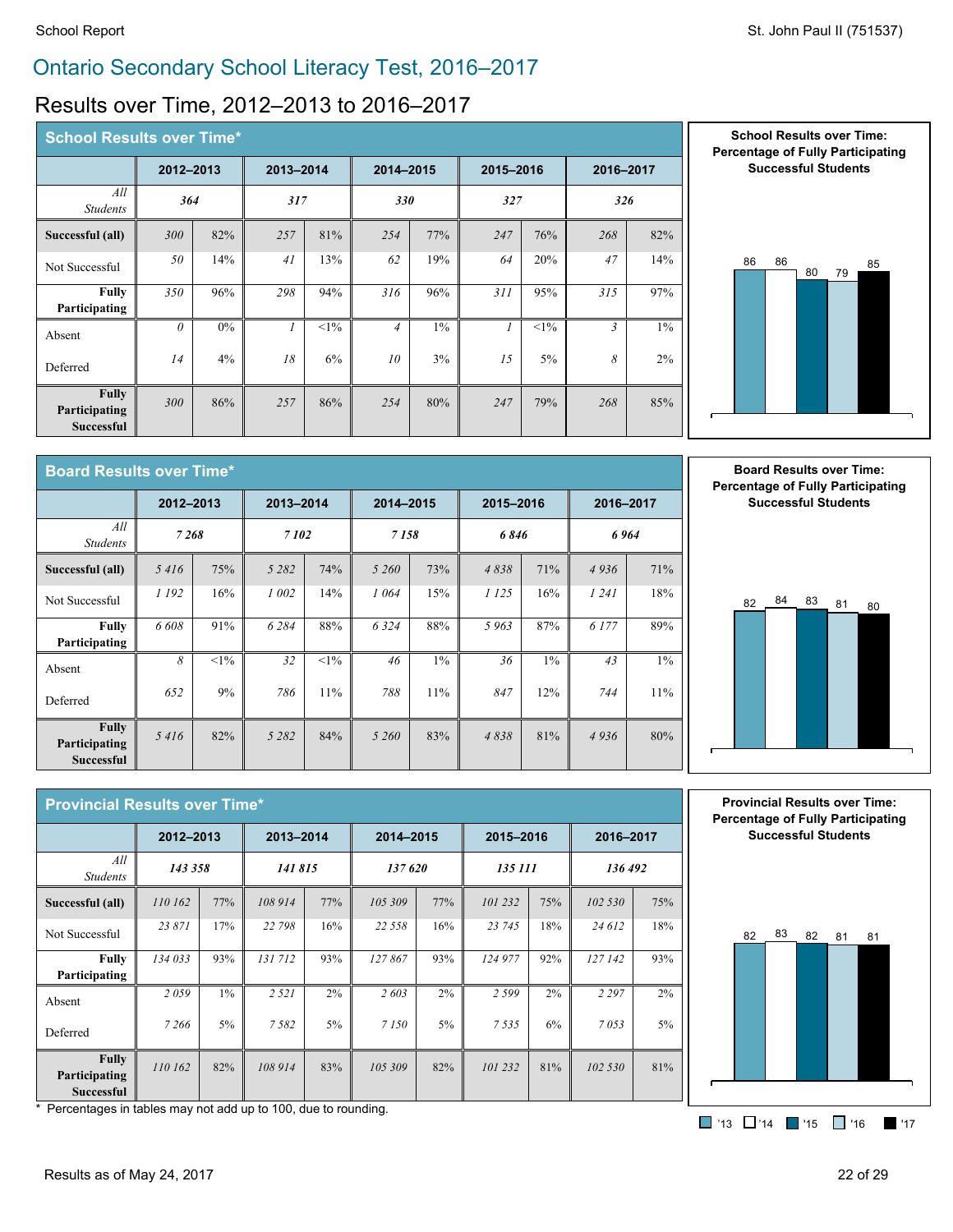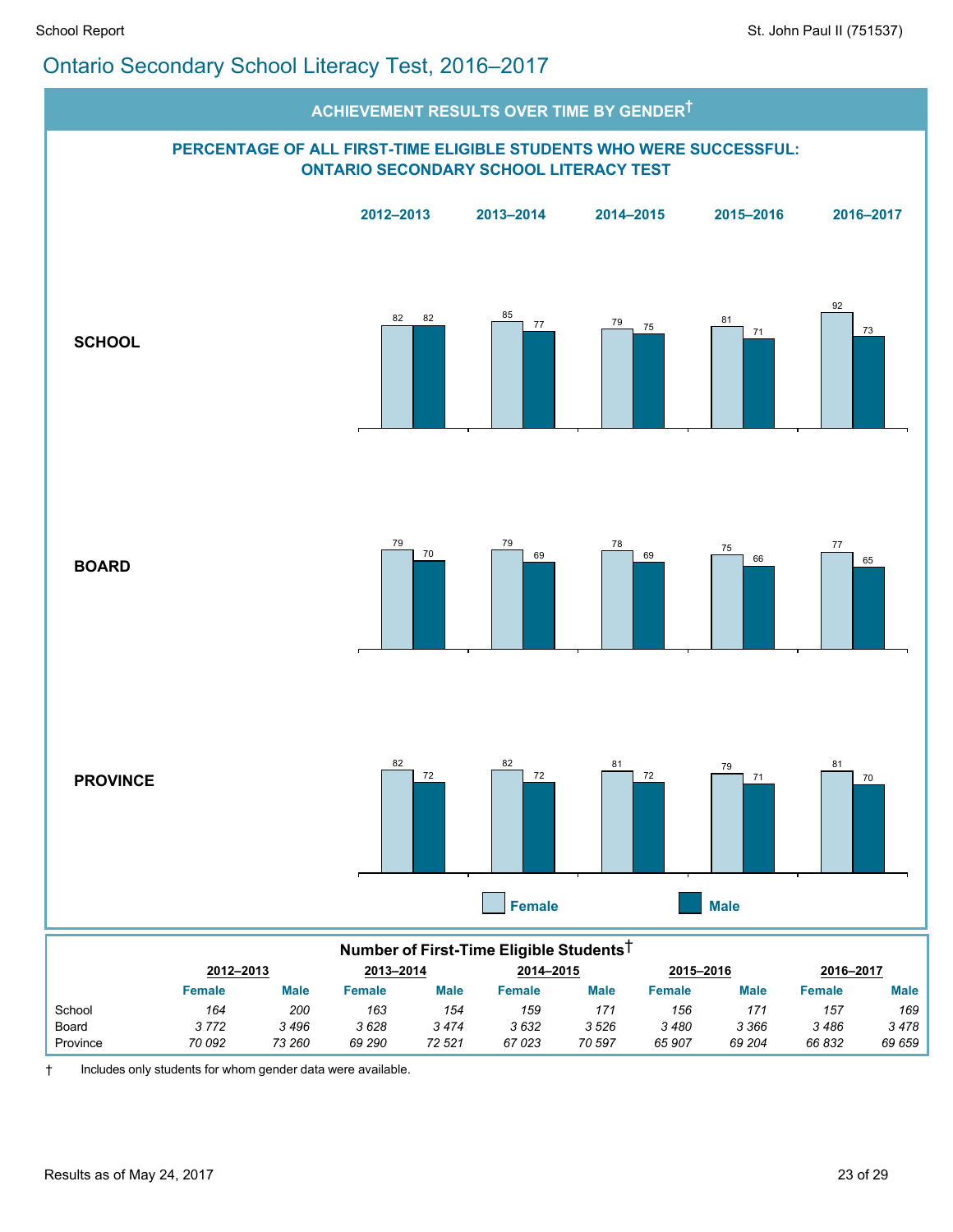

Province *66 262 67 765 65 018 66 692 62 936 64 931 61 694 63 283 62 991 64 150*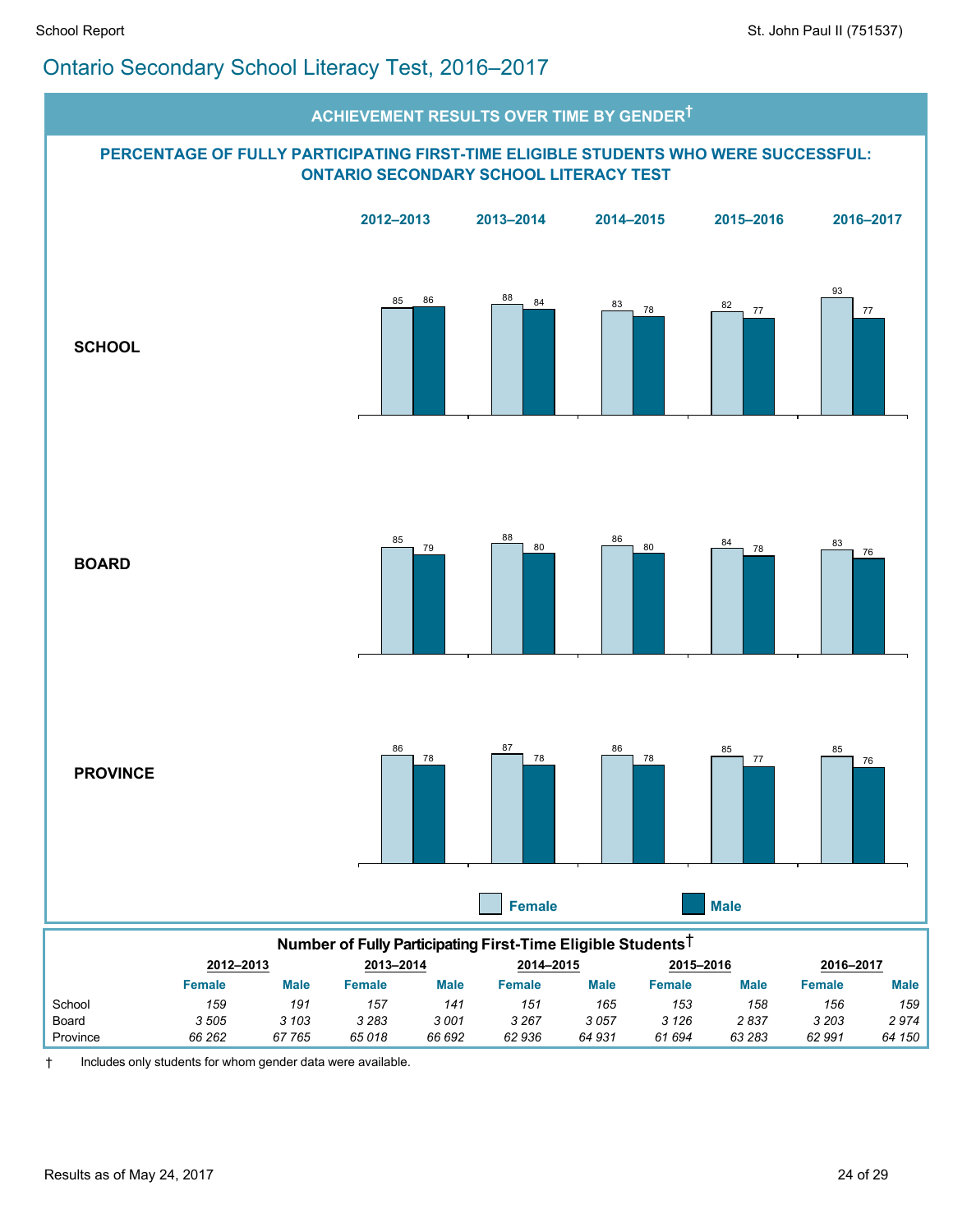|                                                                                                                                                                                             | STUDENT QUESTIONNAIRE RESULTS FOR THIS SCHOOL (# = 313)               |                                                                                                                                              |
|---------------------------------------------------------------------------------------------------------------------------------------------------------------------------------------------|-----------------------------------------------------------------------|----------------------------------------------------------------------------------------------------------------------------------------------|
| More than one hour but<br>One hour or<br>less than three hours<br>less                                                                                                                      | Three hours or more but<br>Five hours or more<br>less than five hours |                                                                                                                                              |
| <b>TYPES OF MATERIALS STUDENTS READ IN ENGLISH</b><br>1. Indicate how much time you spend reading in English<br>outside school most weeks (print or electronic).                            | <b>Percentage of Students*</b>                                        | <b>Number of</b><br><b>students</b><br>who answered<br>"Three hours<br>or more but<br>less than five<br>hours" or<br>"Five hours or<br>more" |
| non-fiction books, e.g., biographies                                                                                                                                                        | 60<br>27<br>$8$ $4$                                                   | 35                                                                                                                                           |
| comics                                                                                                                                                                                      | 75<br>$16$ 4                                                          | 23                                                                                                                                           |
| Web sites, e-mail, chat messages, blogs                                                                                                                                                     | $\overline{28}$<br>13 <sub>13</sub><br>30<br>27                       | 174                                                                                                                                          |
| letters                                                                                                                                                                                     | $\overline{\mathbf{a}}$<br>89                                         | 2                                                                                                                                            |
| magazines                                                                                                                                                                                   | 88<br>8                                                               | 8                                                                                                                                            |
| manuals, instructions                                                                                                                                                                       | 82<br>12                                                              | 12                                                                                                                                           |
| newspapers                                                                                                                                                                                  | 81<br>13                                                              | 13                                                                                                                                           |
| novels, fiction, short stories                                                                                                                                                              | $\boldsymbol{9}$<br>39<br>33<br>18                                    | 84                                                                                                                                           |
| song lyrics, poems                                                                                                                                                                          | 42<br>28<br>16<br>12                                                  | 88                                                                                                                                           |
| religious or spiritual writings                                                                                                                                                             | 72<br>19 <sup>1</sup>                                                 | 20                                                                                                                                           |
| <b>TYPES OF MATERIALS STUDENTS WRITE IN ENGLISH</b><br>2. Indicate how much time you spend outside school<br>most weeks writing in English (print or electronic),<br>not counting homework. |                                                                       |                                                                                                                                              |
| on social media (Twitter, Facebook, blogs) or texting                                                                                                                                       | $\overline{18}$<br>$\overline{31}$<br>$\overline{26}$<br>23           | 170                                                                                                                                          |
| letter, journals, diaries                                                                                                                                                                   | 75<br>$18$ 4                                                          | 16                                                                                                                                           |
| notes, directions, instructions                                                                                                                                                             | 62<br>26<br><b>7</b>                                                  | 32                                                                                                                                           |
| song lyrics, poems                                                                                                                                                                          | 69<br>16<br>$8 \mid 5$                                                | 39                                                                                                                                           |
| stories, fiction                                                                                                                                                                            | 68<br>17<br>9                                                         | 38                                                                                                                                           |
| work-related writing                                                                                                                                                                        | $\overline{34}$<br>20<br>12<br>32                                     | 100                                                                                                                                          |

\* Percentages may not add up to 100, due to rounding or to ambiguous or blank responses. Where there is no number in a bar, the percentage of responses is smaller than four.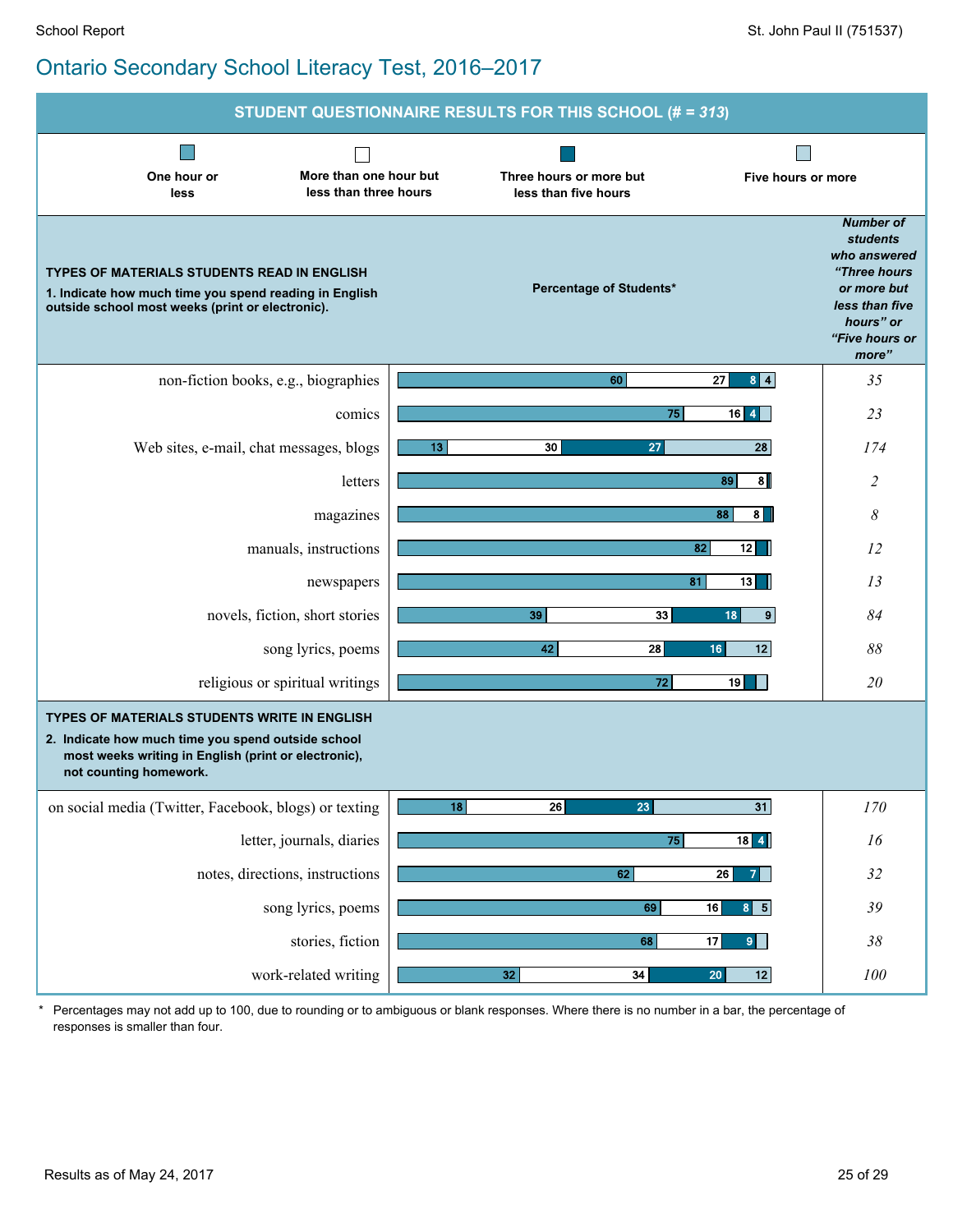

\* Percentages may not add up to 100, due to rounding or to ambiguous or blank responses. Where there is no number in a bar, the percentage of responses is smaller than four.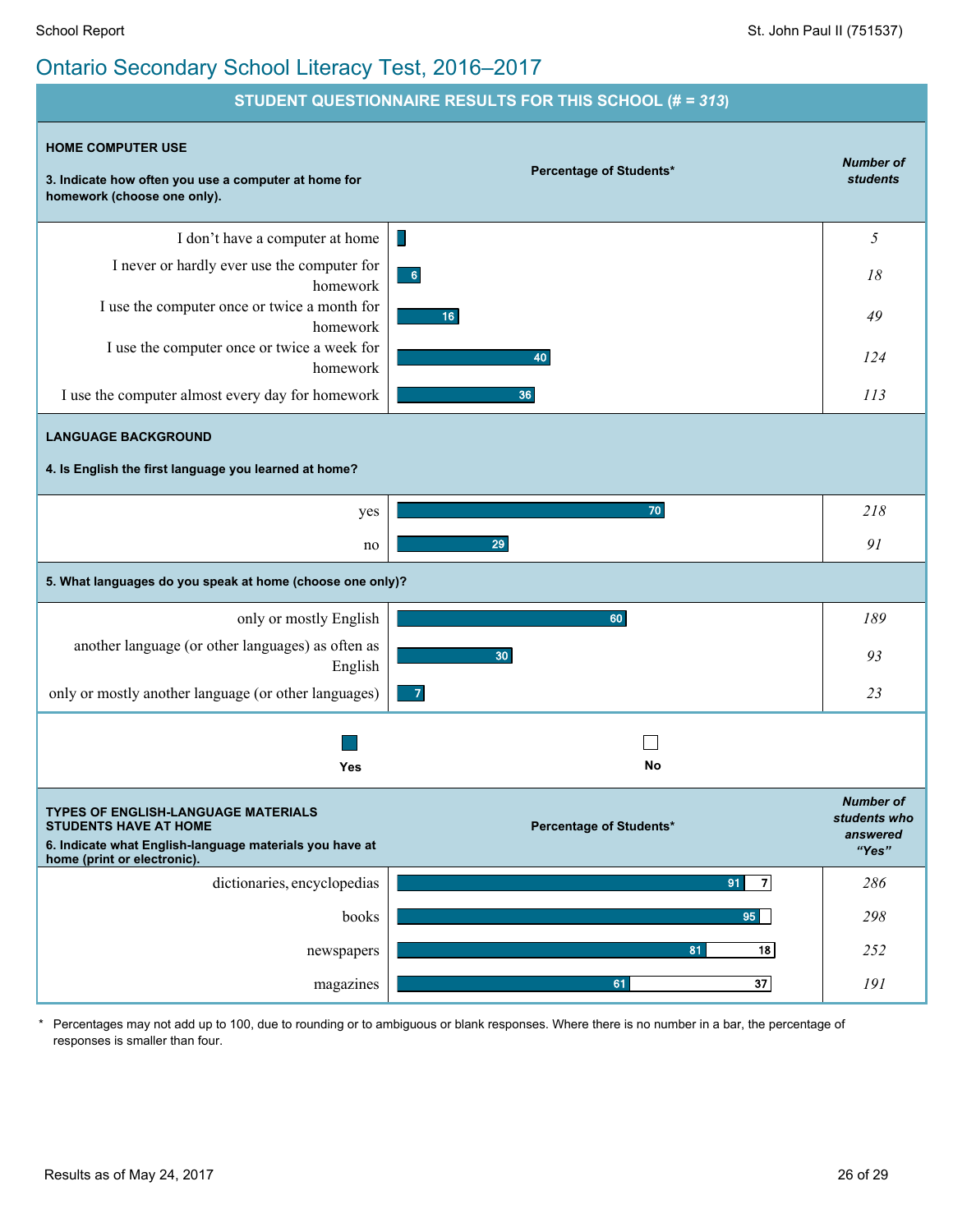|                                                                                                                                                                                                                                                                                                               |                                                                                                                | <b>School</b>          |                      |                              | <b>Board</b>                     |                       | <b>Province</b>         |                                       |                      |
|---------------------------------------------------------------------------------------------------------------------------------------------------------------------------------------------------------------------------------------------------------------------------------------------------------------|----------------------------------------------------------------------------------------------------------------|------------------------|----------------------|------------------------------|----------------------------------|-----------------------|-------------------------|---------------------------------------|----------------------|
| <b>STUDENT QUESTIONNAIRE RESULTS</b><br>FOR SCHOOL, BOARD AND PROVINCE<br>(all students, female, male)                                                                                                                                                                                                        | 313<br>Ш<br>₹<br>违                                                                                             | $(# = 156)$<br>Female* | $(4 = 157)$<br>Male* | 6 047)<br>$\rm II$<br>₹<br>巷 | (641)<br>Female*<br>$\,$ II<br>患 | $(H = 2898)$<br>Male* | 119 666)<br>Ш<br>₹<br>巷 | 706)<br>Female*<br>59<br>$\,$ II<br>巷 | $# = 59959$<br>Male* |
| <b>HOME COMPUTER USE</b><br>Percentage of students indicating that they                                                                                                                                                                                                                                       |                                                                                                                |                        |                      |                              |                                  |                       |                         |                                       |                      |
| have a computer at home.                                                                                                                                                                                                                                                                                      | 97%                                                                                                            | 97%                    | 97%                  | 96%                          | 97%                              | 96%                   | 95%                     | 96%                                   | 95%                  |
| use the computer almost every day for homework.                                                                                                                                                                                                                                                               | 36%                                                                                                            | 35%                    | 37%                  | 33%                          | 35%                              | 31%                   | 35%                     | 36%                                   | 33%                  |
| <b>TYPES OF MATERIALS STUDENTS READ IN ENGLISH</b><br>Indicate how much time you spend reading in English<br>outside school most weeks (print or electronic).                                                                                                                                                 | Percentage of students who answered "Three hours or more but less than five hours"<br>or "Five hours or more"t |                        |                      |                              |                                  |                       |                         |                                       |                      |
| non-fiction books, e.g., biographies                                                                                                                                                                                                                                                                          | 11%                                                                                                            | 11%                    | 11%                  | 13%                          | 14%                              | 11%                   | 12%                     | 13%                                   | 11%                  |
| comics                                                                                                                                                                                                                                                                                                        | 7%                                                                                                             | 4%                     | 11%                  | 7%                           | 5%                               | 8%                    | 5%                      | 4%                                    | 6%                   |
| Web sites, e-mail, chat messages, blogs                                                                                                                                                                                                                                                                       | 56%                                                                                                            | 61%                    | 50%                  | 56%                          | 61%                              | 50%                   | 55%                     | 62%                                   | 49%                  |
| letters                                                                                                                                                                                                                                                                                                       | 1%                                                                                                             | 0%                     | 1%                   | 1%                           | 1%                               | 1%                    | 1%                      | 1%                                    | 1%                   |
| magazines                                                                                                                                                                                                                                                                                                     | 3%                                                                                                             | 3%                     | 3%                   | 2%                           | 2%                               | 2%                    | 2%                      | 2%                                    | 2%                   |
| manuals, instructions                                                                                                                                                                                                                                                                                         | $4\%$                                                                                                          | 1%                     | 6%                   | 2%                           | 1%                               | 3%                    | 2%                      | 1%                                    | 3%                   |
| newspapers                                                                                                                                                                                                                                                                                                    | 4%                                                                                                             | 1%                     | 7%                   | 3%                           | 2%                               | 4%                    | 2%                      | 2%                                    | 3%                   |
| novels, fiction, short stories                                                                                                                                                                                                                                                                                | 27%                                                                                                            | 37%                    | 17%                  | 29%                          | 39%                              | 18%                   | 26%                     | 35%                                   | 16%                  |
| song lyrics, poems                                                                                                                                                                                                                                                                                            | 28%                                                                                                            | 31%                    | 25%                  | 27%                          | 32%                              | 21%                   | 22%                     | 27%                                   | 17%                  |
| religious or spiritual writings                                                                                                                                                                                                                                                                               | 6%                                                                                                             | 6%                     | 6%                   | 5%                           | 5%                               | 5%                    | 4%                      | 4%                                    | 4%                   |
| <b>TYPES OF ENGLISH-LANGUAGE MATERIALS</b><br><b>STUDENTS HAVE AT HOME</b><br>Indicate what English-language materials you have at<br>home (print or electronic).                                                                                                                                             |                                                                                                                |                        |                      |                              | <b>Percentage of students</b>    |                       |                         |                                       |                      |
| dictionaries, encyclopedias                                                                                                                                                                                                                                                                                   | 91%                                                                                                            | 92%                    | 90%                  | 87%                          | 88%                              | 87%                   | 81%                     | 83%                                   | 79%                  |
| books                                                                                                                                                                                                                                                                                                         | 95%                                                                                                            | 98%                    | 92%                  | 95%                          | 96%                              | 94%                   | 95%                     | 96%                                   | 94%                  |
| newspapers                                                                                                                                                                                                                                                                                                    | 81%                                                                                                            | 83%                    | 78%                  | 65%                          | 65%                              | 64%                   | 75%                     | 76%                                   | 75%                  |
| magazines                                                                                                                                                                                                                                                                                                     | 61%                                                                                                            | 64%                    | 58%                  | 64%                          | 66%                              | 62%                   | 68%                     | 70%                                   | 67%                  |
| TYPES OF MATERIALS STUDENTS WRITE IN<br><b>ENGLISH</b><br>Percentage of students who answered "Three hours or more but less than five hours"<br>Indicate how much time you spend outside school<br>or "Five hours or more"+<br>most weeks writing in English (print or electronic), not<br>counting homework. |                                                                                                                |                        |                      |                              |                                  |                       |                         |                                       |                      |
| on social media (Twitter, Facebook, blogs) or texting                                                                                                                                                                                                                                                         | 54%                                                                                                            | 60%                    | 48%                  | 57%                          | 61%                              | 52%                   | 53%                     | 59%                                   | 46%                  |
| letters, journals, diaries                                                                                                                                                                                                                                                                                    | 5%                                                                                                             | 6%                     | 4%                   | 5%                           | 8%                               | 2%                    | 4%                      | 7%                                    | 2%                   |
| notes, directions, instructions                                                                                                                                                                                                                                                                               | 10%                                                                                                            | 12%                    | 9%                   | 8%                           | 9%                               | 6%                    | 6%                      | 7%                                    | 5%                   |
| song lyrics, poems                                                                                                                                                                                                                                                                                            | 12%                                                                                                            | 13%                    | 11%                  | 13%                          | 14%                              | 12%                   | 11%                     | 12%                                   | 9%                   |
| stories, fiction                                                                                                                                                                                                                                                                                              | 12%                                                                                                            | 15%                    | 9%                   | 11%                          | 14%                              | 7%                    | 9%                      | 12%                                   | 5%                   |
| work-related writing                                                                                                                                                                                                                                                                                          | 32%                                                                                                            | 34%                    | 30%                  | 29%                          | 33%                              | 23%                   | 22%                     | 25%                                   | 19%                  |
| Includes only students for whom gender data were available.<br>معارضه والمناقصة                                                                                                                                                                                                                               |                                                                                                                |                        |                      |                              |                                  |                       |                         |                                       |                      |

† Other response options were "one hour or less" and "more than one hour but less than three hours".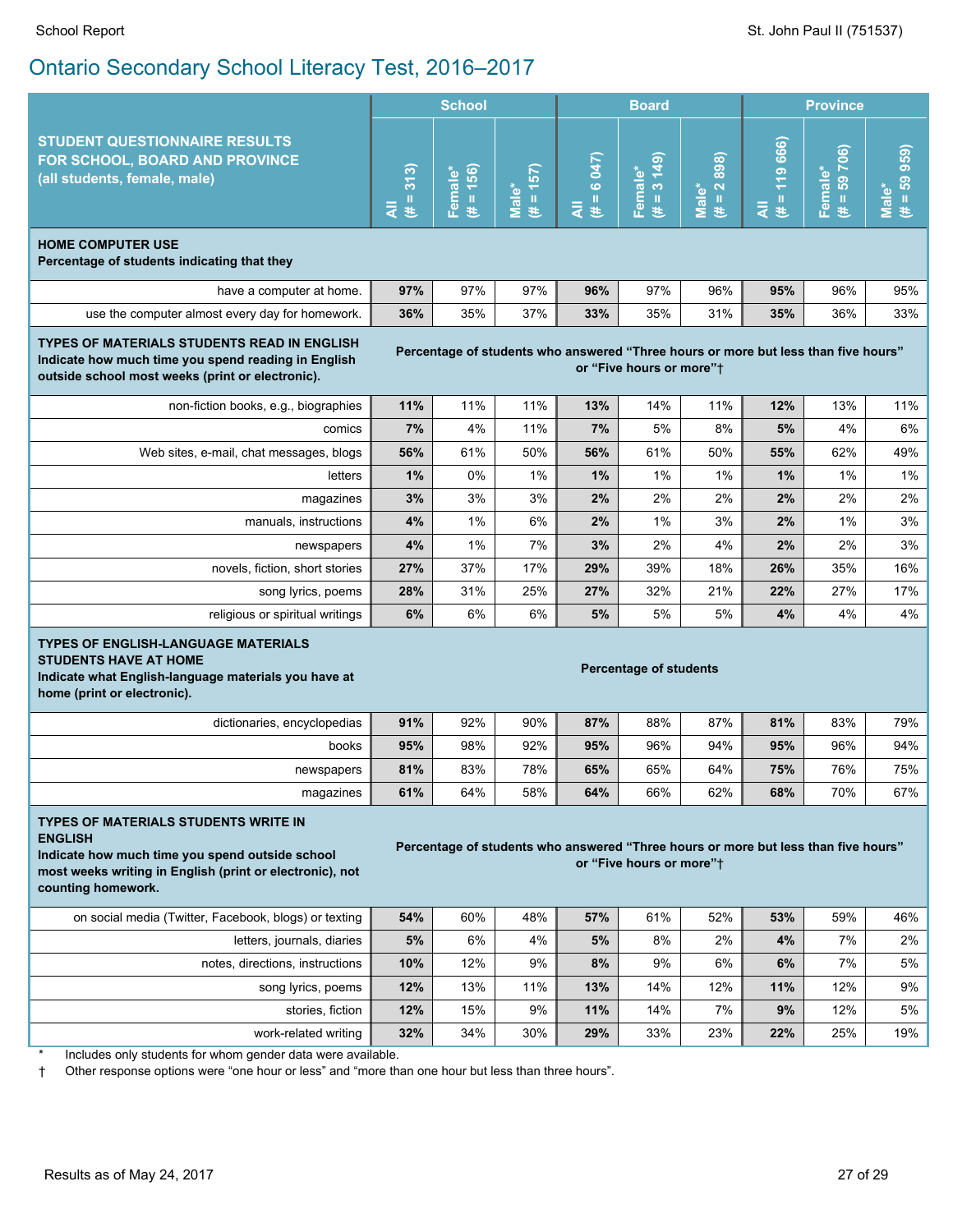| <b>STUDENT QUESTIONNAIRE RESULTS</b><br>FOR SCHOOL, BOARD AND PROVINCE<br>(all students, female, male)           |     | <b>School</b>                    |                               |                     | <b>Board</b>                                             |                                                                      |                                                        | <b>Province</b>                                       |                                     |  |
|------------------------------------------------------------------------------------------------------------------|-----|----------------------------------|-------------------------------|---------------------|----------------------------------------------------------|----------------------------------------------------------------------|--------------------------------------------------------|-------------------------------------------------------|-------------------------------------|--|
|                                                                                                                  |     | 56)<br>$i$ male $\ast$<br>운<br>巷 | $\overline{57}$<br>Male*<br>违 | $(7 + 6)$ 047)<br>₹ | $\overline{19}$<br>$\frac{4}{5}$<br>$\infty$<br>Fem<br>巷 | 898)<br>$\mathbf{\Omega}$<br>ÝЪ.<br>$\overline{\mathfrak{a}}$<br>ž ₹ | 666)<br><u>ဇ</u><br>$\overline{\phantom{0}}$<br>₹<br>进 | බ<br>Õ<br>male*<br>69<br>$\overline{\mathbf{e}}$<br>苤 | 59)<br>$\sigma$<br>Male*<br>(# = 59 |  |
| <b>LANGUAGE BACKGROUND</b><br>Percentage of students indicating that the first language they learned at home was |     |                                  |                               |                     |                                                          |                                                                      |                                                        |                                                       |                                     |  |
| other than English.                                                                                              | 29% | 30%                              | 28%                           | 34%                 | 35%                                                      | 33%                                                                  | 23%                                                    | 23%                                                   | 23%                                 |  |
| Percentage of students indicating that they speak the following language(s) at home:**                           |     |                                  |                               |                     |                                                          |                                                                      |                                                        |                                                       |                                     |  |
| only or mostly English                                                                                           | 60% | 56%                              | 64%                           | 58%                 | 55%                                                      | 60%                                                                  | 72%                                                    | 72%                                                   | 72%                                 |  |
| another language (or other languages) as often as English                                                        | 30% | 34%                              | 25%                           | 29%                 | 31%                                                      | 26%                                                                  | 20%                                                    | 21%                                                   | 19%                                 |  |
| only or mostly another language (or other languages)                                                             | 7%  | 8%                               | 7%                            | 12%                 | 12%                                                      | 12%                                                                  | 7%                                                     | 6%                                                    | 8%                                  |  |

Includes only students for whom gender data were available.

\*\* Percentages may not add up to 100, due to rounding or to ambiguous or blank responses.